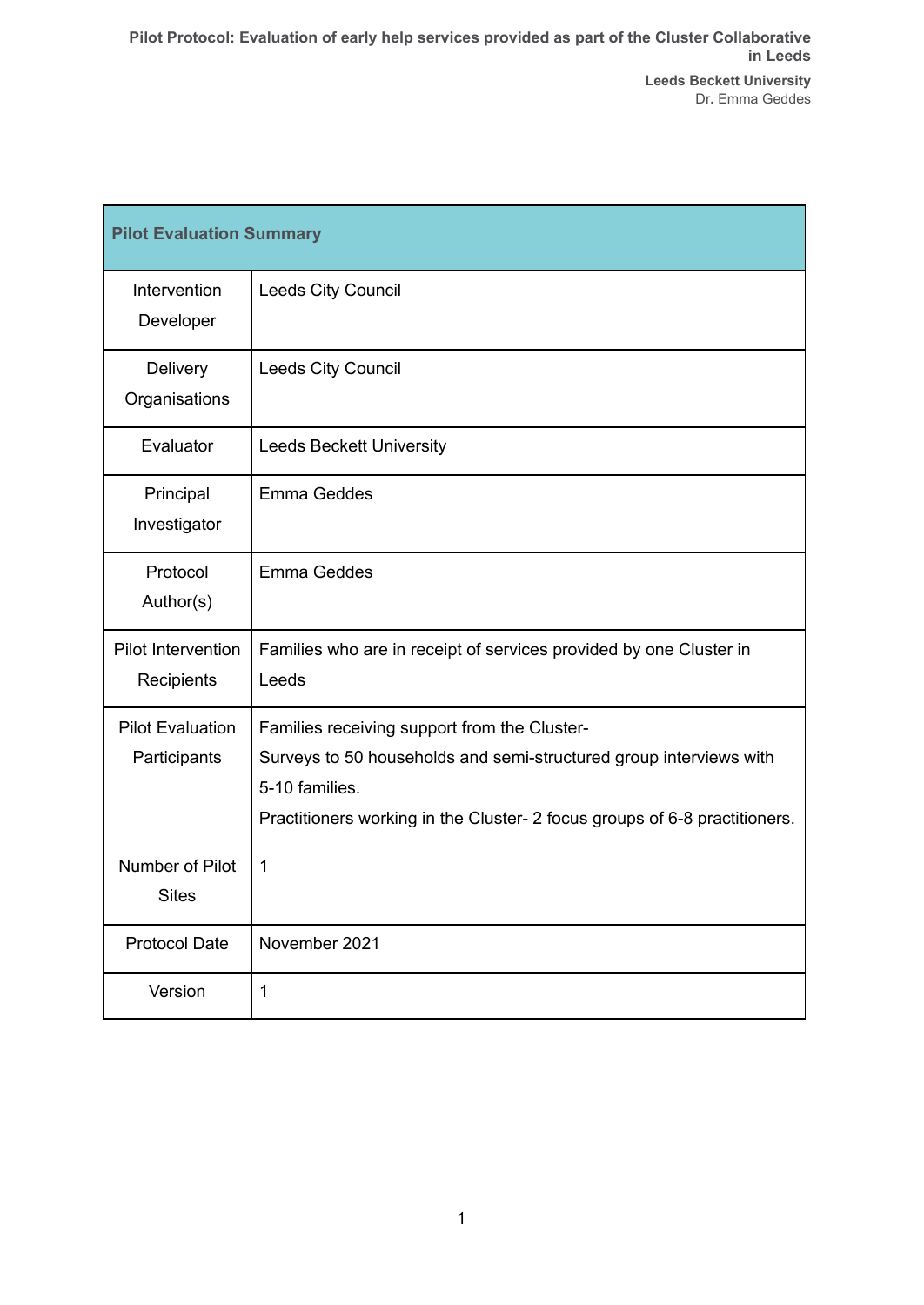#### <span id="page-1-0"></span>**Summary**

This document outlines the pilot evaluation of Leeds City Council's Cluster Collaborative model, which provides early help services to local families in need of support. Leeds is divided into 23 "Clusters", or groups of schools and key partners based in small geographical areas, who have pooled funding to provide holistic early help services to children and families. Clusters are staffed by multi-agency teams of professionals and the model operates under the Council's "Right Conversations, Right People, Right Time" strategy for the delivery of early help in the city (Leeds City Council, 2020). The Cluster Collaborative model was recognised by Ofsted as Outstanding in 2018. The sample for this project is one Cluster, operating in a deprived area of the city.

This pilot evaluation aims to understand evidence of feasibility and promise relating to the Cluster model, exploring the mechanisms for change, contextual factors and potential unintended consequences associated with receipt of services provided by the Cluster. Descriptive analysis of administrative data relating to referral routes and outcomes for families open to the Cluster between January and June 2021 will answer research questions relating to the referral routes, presenting difficulties and outcomes at case closure for families receiving help from the Cluster. Quantitative analysis will be combined with data from surveys, interviews and focus groups with parents, carers and practitioners about their experiences of receiving and delivering Cluster services, providing answers to research questions relating to the perceived effectiveness of Cluster services, whether support from the Cluster is delivered as intended and whether there are any negative consequences associated with receiving Cluster support. The evaluation will run from September 2021 to August 2022.

<span id="page-1-1"></span>2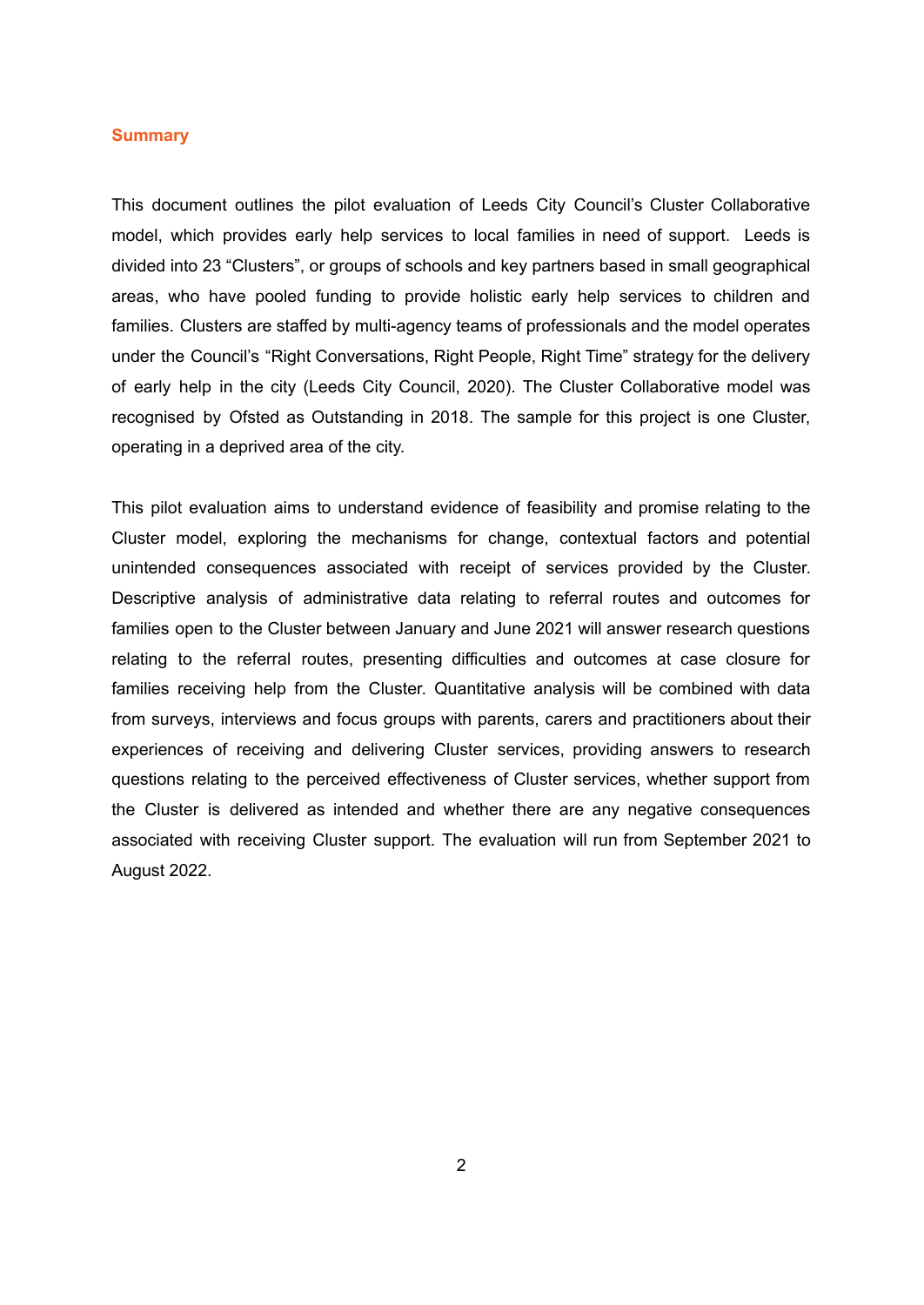# **Table of Contents**

| <b>Summary</b>                           | $\overline{\mathbf{2}}$ |
|------------------------------------------|-------------------------|
| <b>Table of Contents</b>                 | $\overline{\mathbf{3}}$ |
| <b>Background and Problem Statement</b>  | $\overline{\bf 4}$      |
| <b>Intervention</b>                      | $\overline{7}$          |
| <b>Cluster Collaborative Model</b>       | 8                       |
| <b>Why: Rationale/Theory/Goals:</b>      | 8                       |
| <b>What (Materials):</b>                 | 9                       |
| <b>What (Procedures):</b>                | 10                      |
| <b>Who provides:</b>                     | 10                      |
| <b>Who receives (Target population):</b> | 10                      |
| How (Model of delivery):                 | 11                      |
| <b>Where:</b>                            | 11                      |
| When and how much:                       | 11                      |
| <b>Theory of change</b>                  | 11                      |
| <b>Research questions</b>                | 14                      |
| <b>Outcomes</b>                          | 14                      |
| <b>Methods</b>                           | 16                      |
| <b>Sample selection and recruitment</b>  | 16                      |
| <b>Data Collection</b>                   | 16                      |
| <b>Analysis</b>                          | 18                      |
| <b>Ethics</b>                            | 20                      |
| <b>Data Protection</b>                   | 22                      |
| <b>Personnel</b>                         | 23                      |
| <b>Risks</b>                             | 23                      |
| <b>Timeline</b>                          | 24                      |
| <b>Reference List</b>                    | 26                      |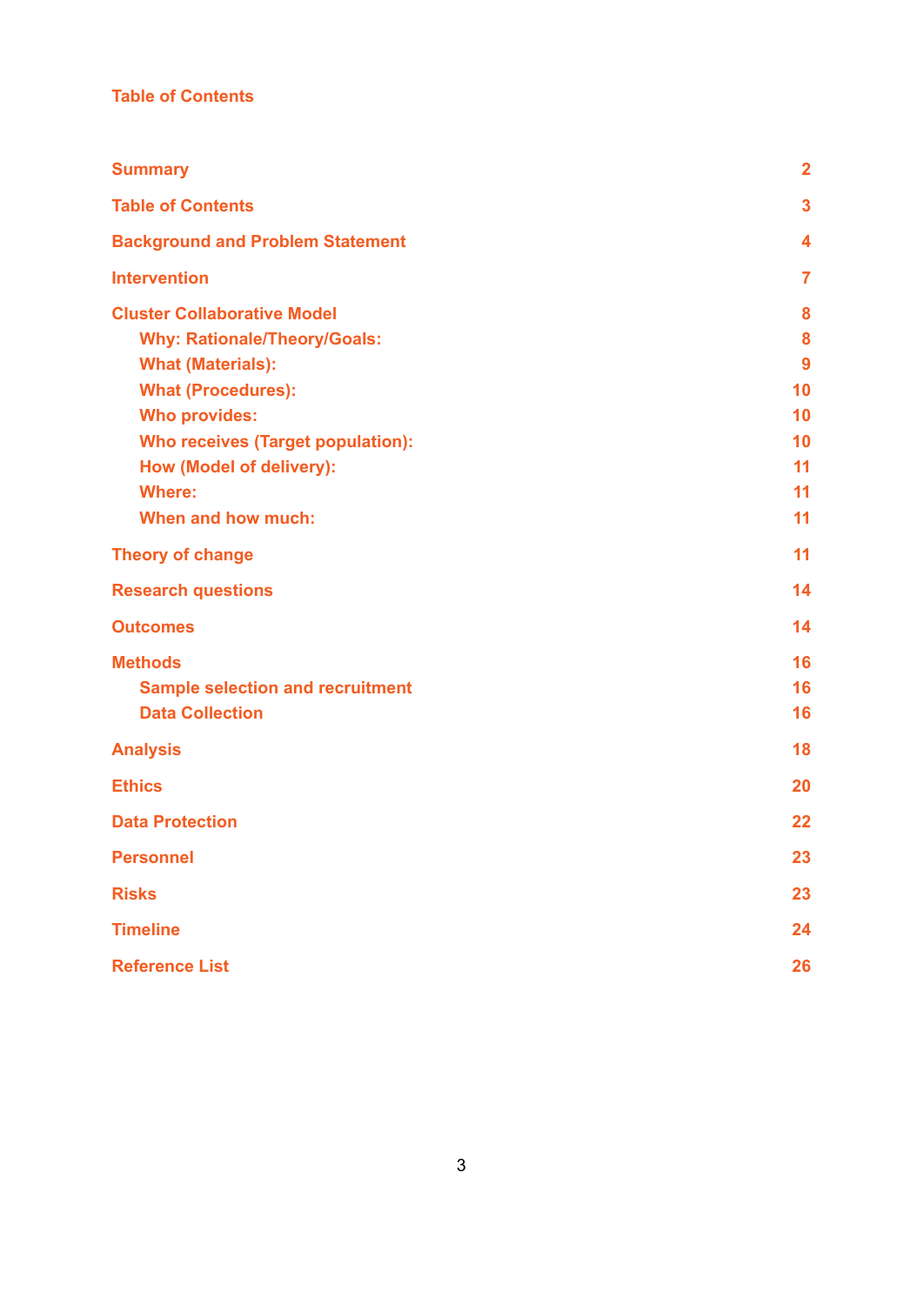#### <span id="page-3-0"></span>**Background and Problem Statement**

In recent decades, early intervention has consistently been acknowledged as being important in supporting children and families who experience difficulties which may bring them to the attention of statutory services (Department for Education, 2018; Munro, 2011). The importance of intervening early in the life of a problem was a key driver behind the roll-out of New Labour's influential SureStart initiative (Driver and Martell, 2006; Moss, 2004), which saw the opening of more than 3,000 Children's Centres, delivering a programme of early years education, family support and employment advice to families with children aged 4 and under living in the 20% most disadvantaged communities in England, but open to all (Moss, 2004). Such an emphasis on early intervention was not without controversy, with critics stating that the provision of targeted services within disadvantaged communities signalled the emergence of a "preventive surveillance state" (Frost and Parton, 2009:53). The propensity for family support services to focus on problems with individual parenting without attention being paid to structural factors impacting upon the lives of families living in poverty has long been the subject of concern (Edwards and Gillies, 2016; Featherstone, 2019; Gillies et. al., 2017; Morris et. al., 2018).

Since 2010, cuts to Local Authority funding have seen early intervention services progressively diminished in many parts of England (Kelly et. al., 2018).d. Financial entitlements available to parents via the welfare benefits system have also been progressively curtailed and dramatic reductions have been made to the practical help in place for families (Bamford, 2020; Bywaters et. al., 2020; Cooper and Whyte, 2017; Featherstone et. al., 2018a; Lavalette, 2019). Within this context, it has been identified that child protection investigations increased by 79.4% between 2009/10 and 2014/15 (Bilson and Martin, 2017), with one in five children in England born in 2009-10 being the subject of a referral to Children's Services before their 5th birthday. The numbers of looked-after children have also increased every year since 2010 (Thomas, 2018), with 78,150 children being looked-after in England on 31st March 2019 (Department for Education, 2019), while the number of children receiving support under the auspices of a child in need plan is currently at its lowest level since 2013 (Department for Education, 2021). Increases in child poverty have been argued to be linked to the escalation of demands placed upon Children's Services (Thomas, 2018). Within this context, Local Authority spending has been found to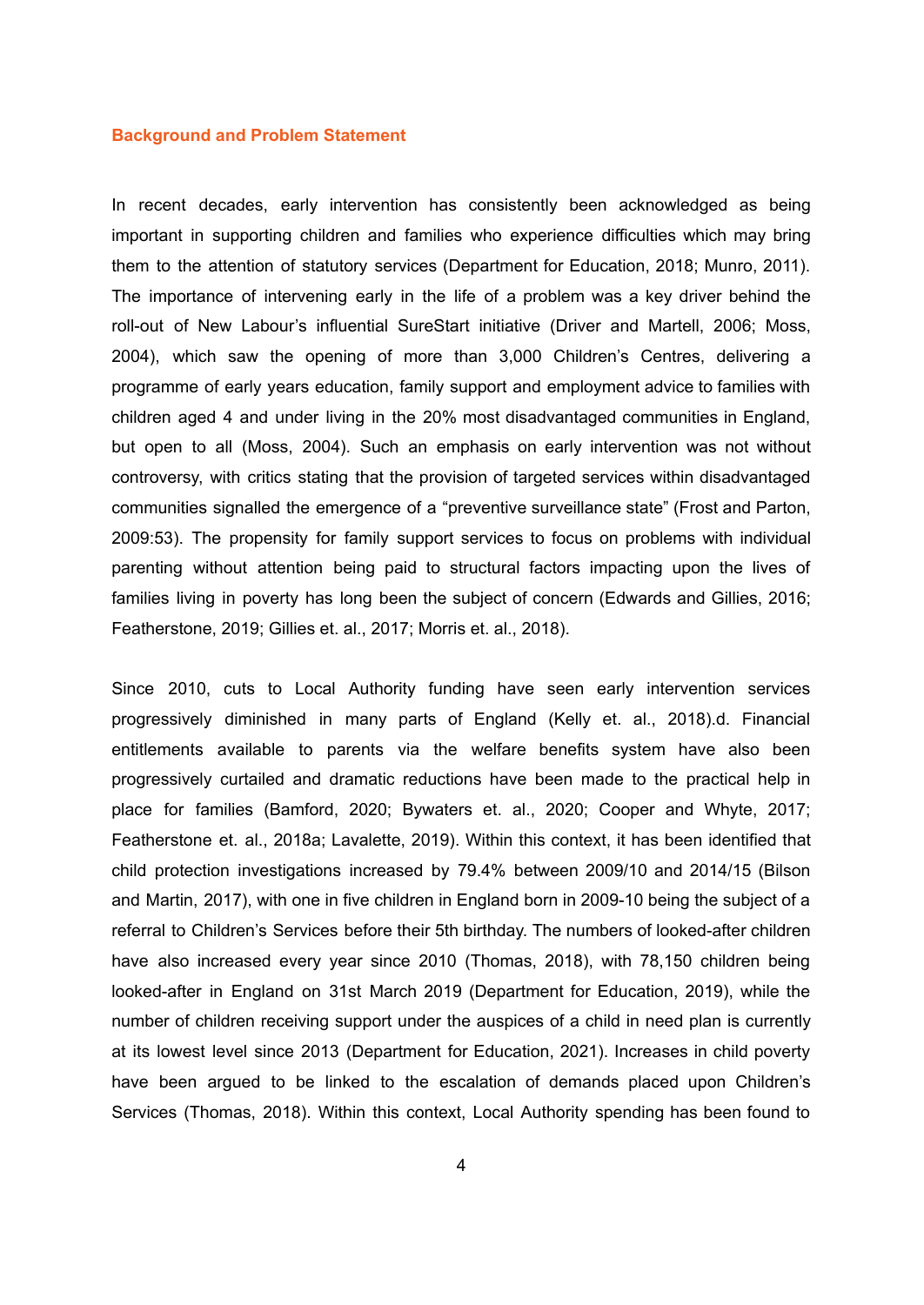have increased in relation to statutory functions associated with child protection and looked-after children and reduced in relation to preventive and discretionary services (Bywaters et. al., 2017; Kelly et. al., 2018; Parton, 2014; Webb and Bywaters, 2018). Such a shift raises significant ethical concerns about the quality of preventive help offered to families experiencing complex needs to keep children in their care (Featherstone et. al., 2014a and b).

This research takes place in a local context within which the city of Leeds has become relatively more deprived over time (Leeds City Council, 2020), with 24% of the city's 482 small areas or neighbourhoods known as Lower-layer Super Output Areas (LSOAs) and ranked as among the most deprived 10% nationally in 2019 (Leeds City Council, 2019). Contextual factors such as welfare reform, the disproportionate impact of Covid-19 on disadvantaged families and growing unemployment all impact on parents' capacity to meet their children's needs in this context (Kong and Noone, 2021). Children's Services in Leeds have seen consistently rising demand at a time when funding for public services has been progressively reduced; for example in one Cluster, an average of 2 pupils in each school class have an allocated social worker (Leeds City Council, 2020). Other contextual factors such as growth in the child population and increased diversity also impact upon the challenges faced by local services. There has been a 10.7% growth in the child population in Leeds in the decade to 2016 and the proportion of children from ethnic minorities in Leeds schools doubled from 17% in 2005 to 33% in 2017 (Leeds City Council, 2020). Societal attitudes and the proliferation of "poverty propaganda" in recent decades means that receipt of welfare and intervention from services can be associated with high levels of stigmatisation and shame for families (Shildrick, 2018:1), adding a further layer of complexity to families' experiences of receiving early help services.

Existing work has identified that there exist significant deficits and complexities in the evidence base relating to the impact of early intervention and support on outcomes for children and their families (Early Intervention Foundation, 2018; Edwards et. al., 2021; The Independent Review of Children's Social Care, 2021). Lack of evidence about what constitutes effective early help for families experiencing specific issues, such as domestic violence and parental substance misuse (Early Intervention Foundation, 2018), as well as lack of central or locally based research into effective outcomes in early help has been identified as a concern (Edwards et. al., 2021; The Independent Review of Children's Social Care, 2021). There is also contradictory evidence as to the relationship between the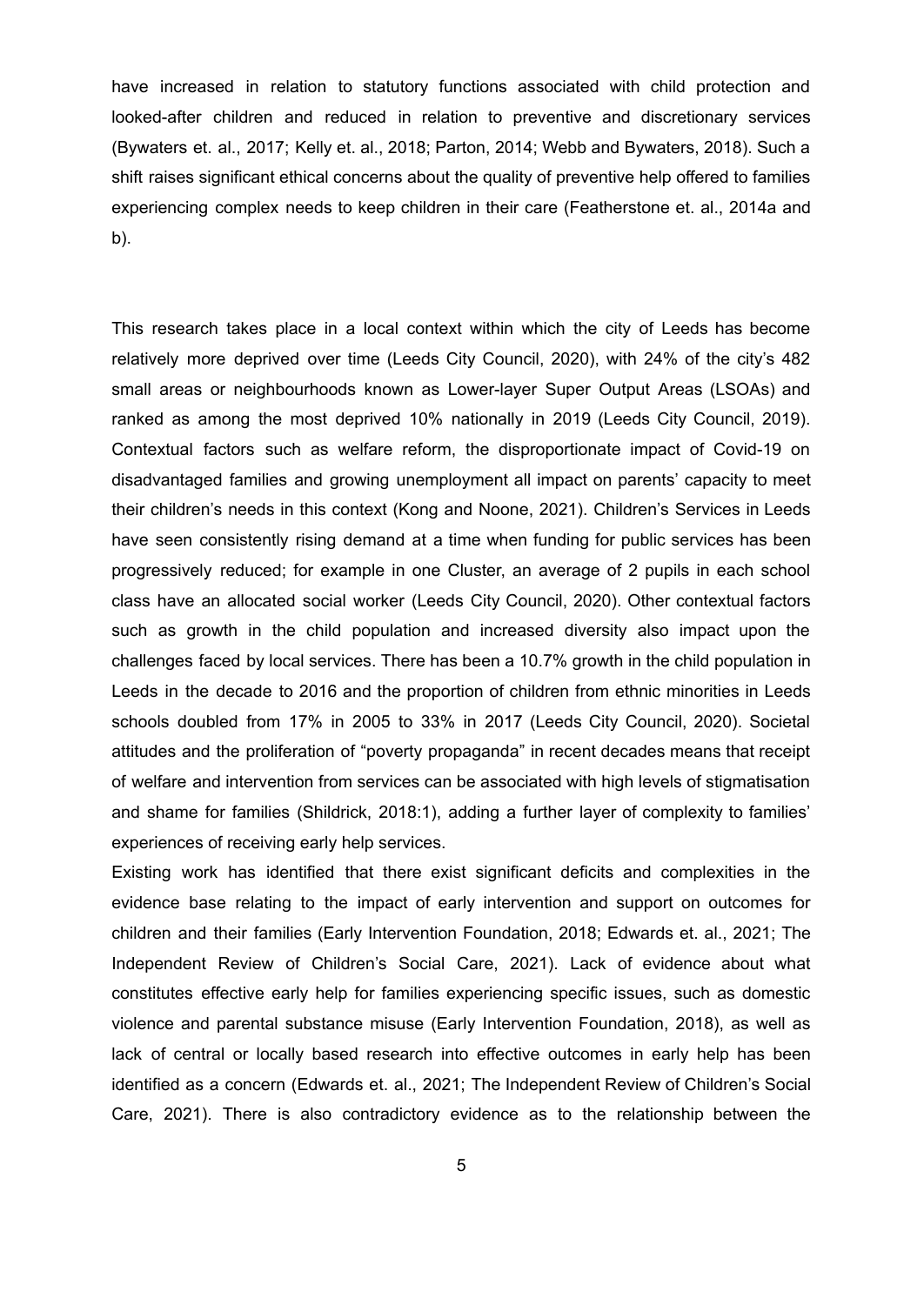provision of effective early intervention services and cost savings within Children's Services Departments (Chowdry and Oppenheim, 2015; National Audit Office, 2019; The Independent Review of Children's Social Care, 2021). Language surrounding this area of practice can contribute to confusion, with terms such as "early intervention", "early help" and "family support" being used interchangeably across geographic areas and services (The Independent Review of Children's Social Care, 2021). There is a pressing need for further research into the benefits associated with the provision of effective early help services and factors which have been found to contribute to useful service delivery.

#### <span id="page-5-0"></span>**Intervention**

Social work with children in Leeds takes place according to the Leeds Practice Model (Harris et. al., 2020; Leeds City Council, 2020) which has a systemic and collaborative approach to working with families experiencing difficulties. The Leeds Practice Model is made up of three key elements:

Rethink Formulation: Rethink formulation is an approach to assessment which identifies and analyses problems with families. After receiving a referral, families and a practitioner meet to identify the issues, which are organised under six headings (referred to as the 6 P's): Presenting, Predisposing, Protective, Precipitating, Perpetuating and Predictive factors. This is known as "formulation", after which families and practitioners jointly devise a plan together, known as "Next Steps". Formulations can also take place during group or individual supervision and can be used as a tool for assessing referrals, as well as in multi-agency meetings.

Leeds Practice Principles: The Leeds Practice Principles are a set of core principles for working restoratively with families, involving:

- $\circ$  Collaboration with families
- o Taking a relationship-based approach
- $\circ$  Supporting the utility of the family
- o Identifying problems early
- o Having one lead worker and one plan
- $\circ$  Adopting a systemic approach which is evidence-based and driven by the formulation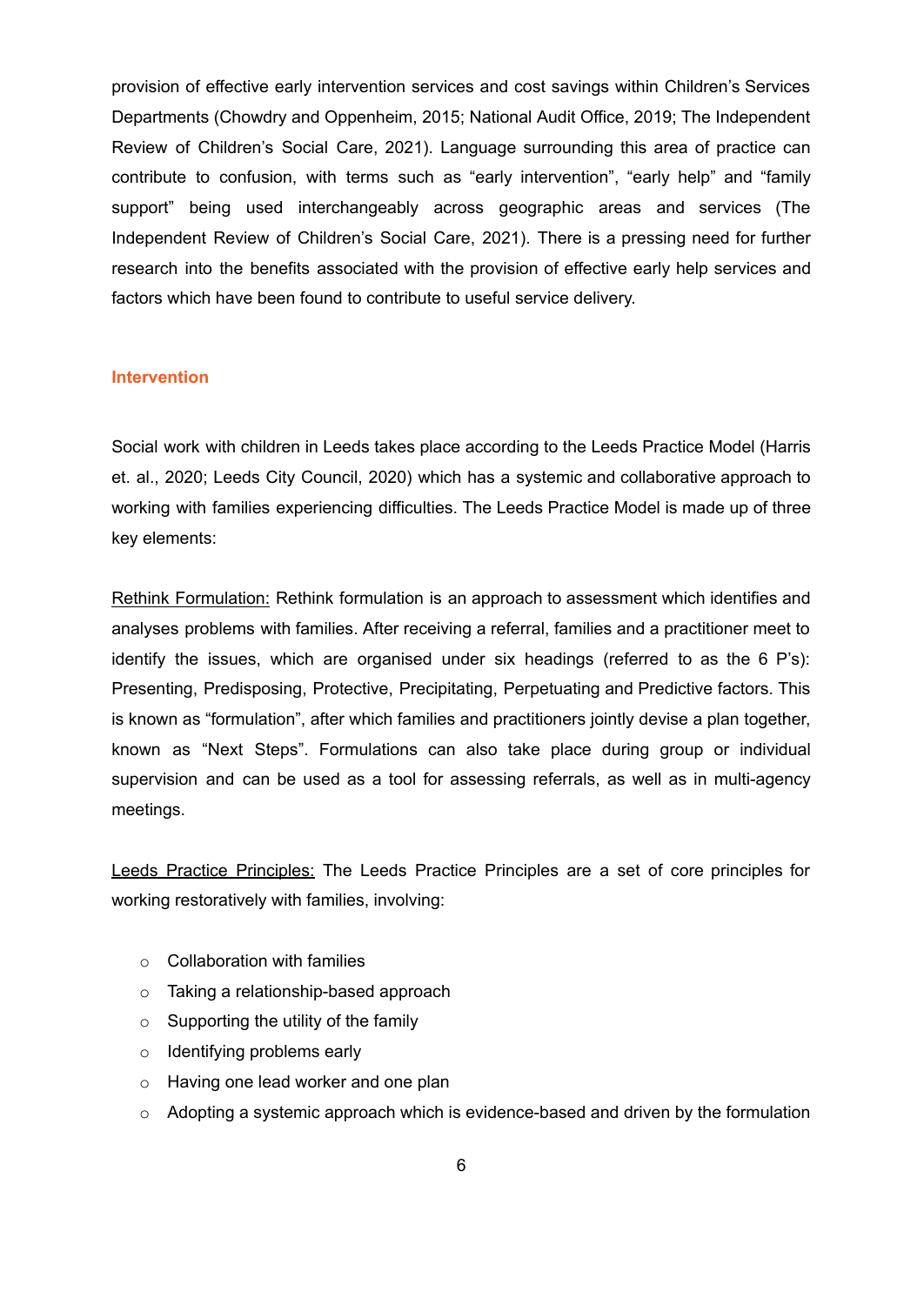- o Transparency
- o Focus on strengths
- o Recognising engagement in education as a protective factor for children
- o Accountable, evaluated and sustainable provision.

Outcome Focused Supervision: Practitioners regularly meet together for group or individual supervision, supporting the process of formulation by making sure that plans are focused on achieving the outcomes which have been decided together with families.

The council's strategy for early help, "Right people, right conversations, right time" embeds this approach (Leeds City Council, 2020). Early help is understood as a way of working between agencies and not a discrete service provision. The Cluster Collaborative model for the provision of early help to families is situated within this context.

## <span id="page-6-0"></span>**Cluster Collaborative Model**

*The following headings have been adapted from the TIDieR checklist for intervention description and intervention (Hoffman et. al., 2014).*

<span id="page-6-1"></span>**Why: Rationale/Theory/Goals:**

As outlined above, Clusters are the model of locality working in providing early help services to children and families in Leeds. Clusters are groups of schools and key partners co-located in local communities who have pooled funding to provide holistic early help to families with children aged between 4 and 16 who are attending one of the Cluster schools. Clusters bring together universal, targeted and specialist services for children and families in each local area including schools, health services, police, social work, the third sector, and other relevant services such as housing. The particular configuration of services incorporated into the Cluster varies depending on local need (Leeds City Council, 2021b). All families with a child attending one of the schools in the Cluster are eligible to access support from Cluster services.

The Cluster which will be the subject of this pilot evaluation is made up of 13 primary schools and one secondary school and is the most deprived Cluster in the city, receiving the highest level of funding due to the complexity of local need. The area in which the Cluster is located has a transient population and accommodation is mainly provided via the private rental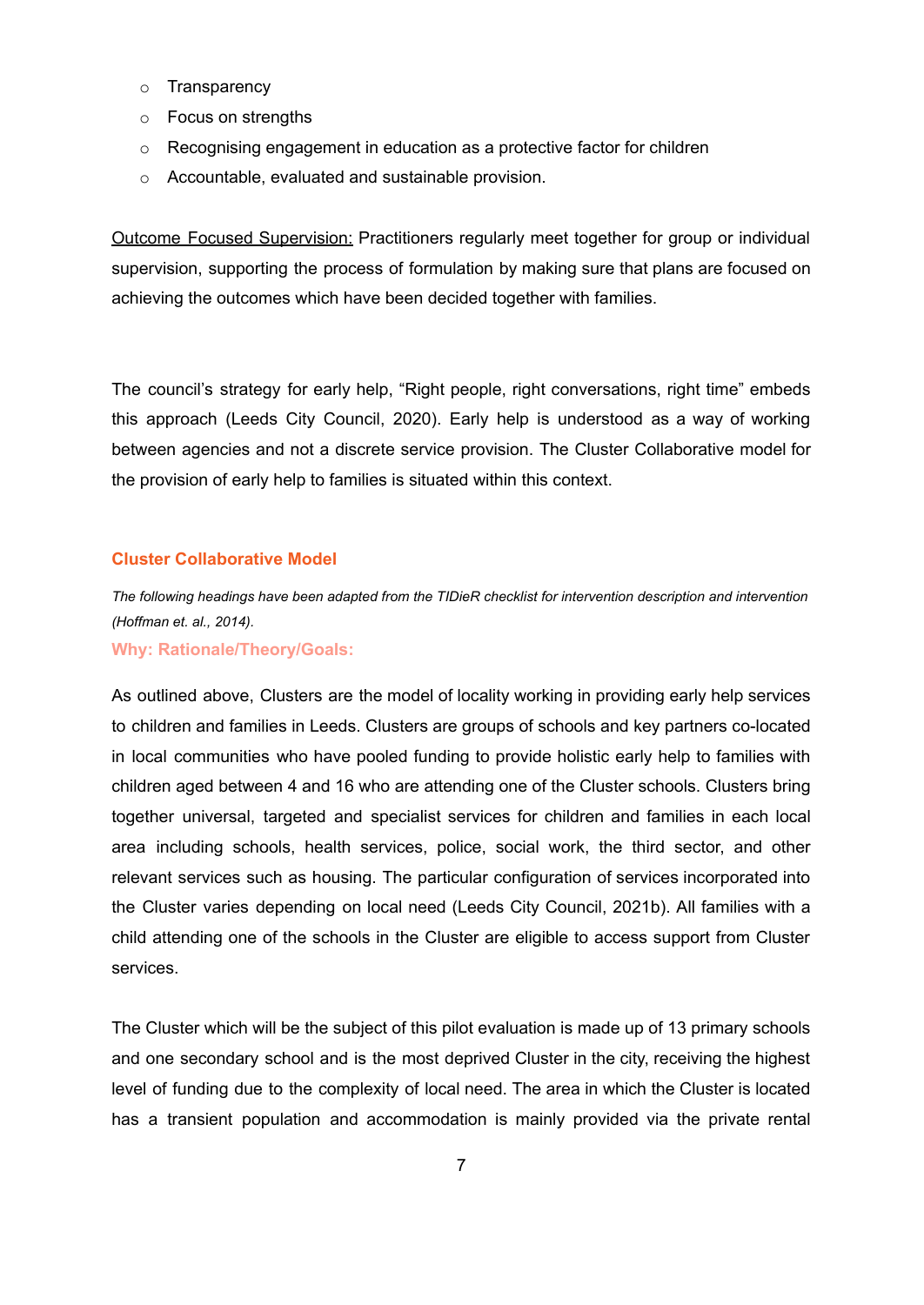sector. There is a large Roma community in the area and many families speak English as a second language. The Cluster work in collaboration with a well-established network of local support services in providing early help to families in this context.

Clusters aim to support children and young people to achieve positive educational outcomes in line with the early help strategy's focus on the "3 A's": Attendance (attending school/education setting regularly), attainment (reaching academic potential) and achievement (achieving friendships, having a good relationship with at least one trusted adult, participating in extra-curricular activities). The core purpose of Clusters is to identify support for families who are most in need of help and to ensure that they are offered the right intervention at the right time, by the right person as early as possible in the life of a problem.

The goals of the Cluster model are to:

- o Help to reduce re-referrals and repeated or unnecessary assessments.
- o Help to divert families away from statutory interventions.
- o Support the aim of safely reducing the numbers of children needing to become looked-after.

#### <span id="page-7-0"></span>**What (Materials):**

Staff are trained in the Leeds Practice Principles. Outcome-focused group and individual supervision and case discussion are a central component of the model.

# <span id="page-7-1"></span>**What (Procedures):**

Practitioners agree goals with each family, which forms their family plan. Progress towards achieving the goals is reviewed intensively (often weekly) by the lead worker, using scaling questions. Each family plan is discussed in group supervision, which is an integral feature of how the teams work (Harris et. al., 2020). There is a focus on relational working, with families who are in receipt of family support having contact with their lead worker outside of weekly meetings.

#### <span id="page-7-2"></span>**Who provides:**

The arrangements for staffing, as well as the structure and range of services available differ between Clusters depending on local need. Each Cluster has a small workforce which they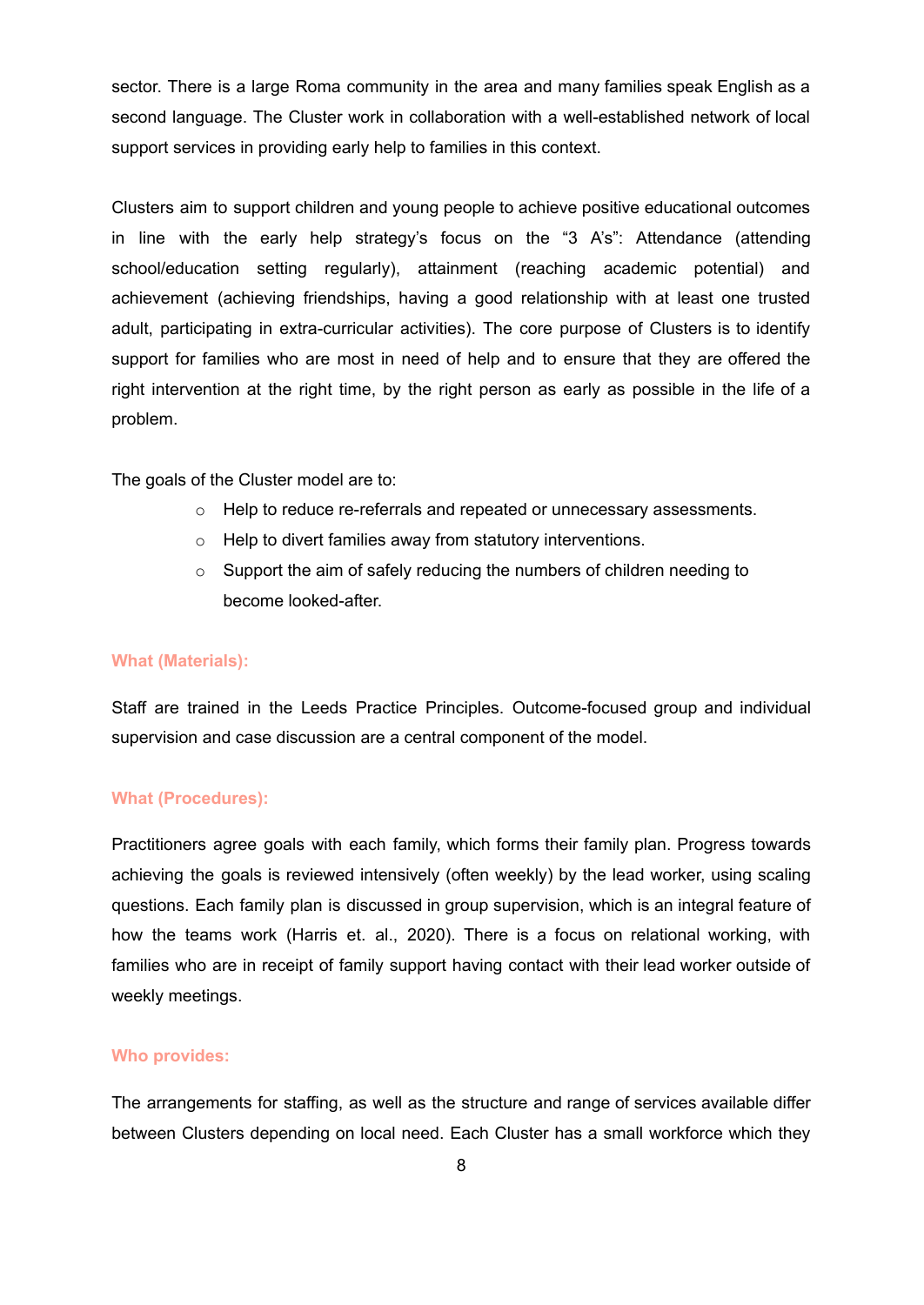employ, commission or manage, with support from an assigned Targeted Service Leader or Cluster Manager (Leeds City Council, 2021b).

The Cluster which is the subject of this evaluation is staffed by:

- A Cluster Leader
- 2 Targeted Services Workers
- 3 Child and Family Practitioners (Family support roles)
- 4 Children and Young People's therapists
- An adult counsellor
- 2 Attendance Officers

Clusters' core teams are principally funded by schools working collaboratively, with further investment from health services and the Local Authority.

## <span id="page-8-0"></span>**Who receives (Target population):**

Support is offered to families experiencing difficulties at the level of early help who are living within the community in which the Cluster is based. Referrals are typically made by a child's school, from Children's Services or from local GPs/health professionals via the city's Single Point of Access (SPA). Families can also refer themselves for support. Cluster services are only available to families where the child attends a school which is part of the local Cluster partnership. Some schools are not part of Cluster partnerships- these schools have responsibility to deliver their own early help, mostly done via in-house pastoral teams/specialist staff. Typical issues experienced by families accessing help from the Cluster include child and parental mental health difficulties, poor housing conditions and overcrowding, parental conflict, parenting difficulties, domestic abuse and substance misuse.

## <span id="page-8-1"></span>**How (Model of delivery):**

Decisions relating to case allocation are made within weekly screening meetings and monthly "Guidance and Support" panels, depending on the difficulties being experienced within the family. Some families may receive therapeutic intervention from a counsellor only, while other families may receive therapy at the same time as family support and intervention intended to address issues with school attendance. Families in need of specialist support can also be referred to one of the city's 6 Restorative Early Support (RES) Teams for intensive support, or to one of 3 Early Help Hubs for short-term intervention (for example,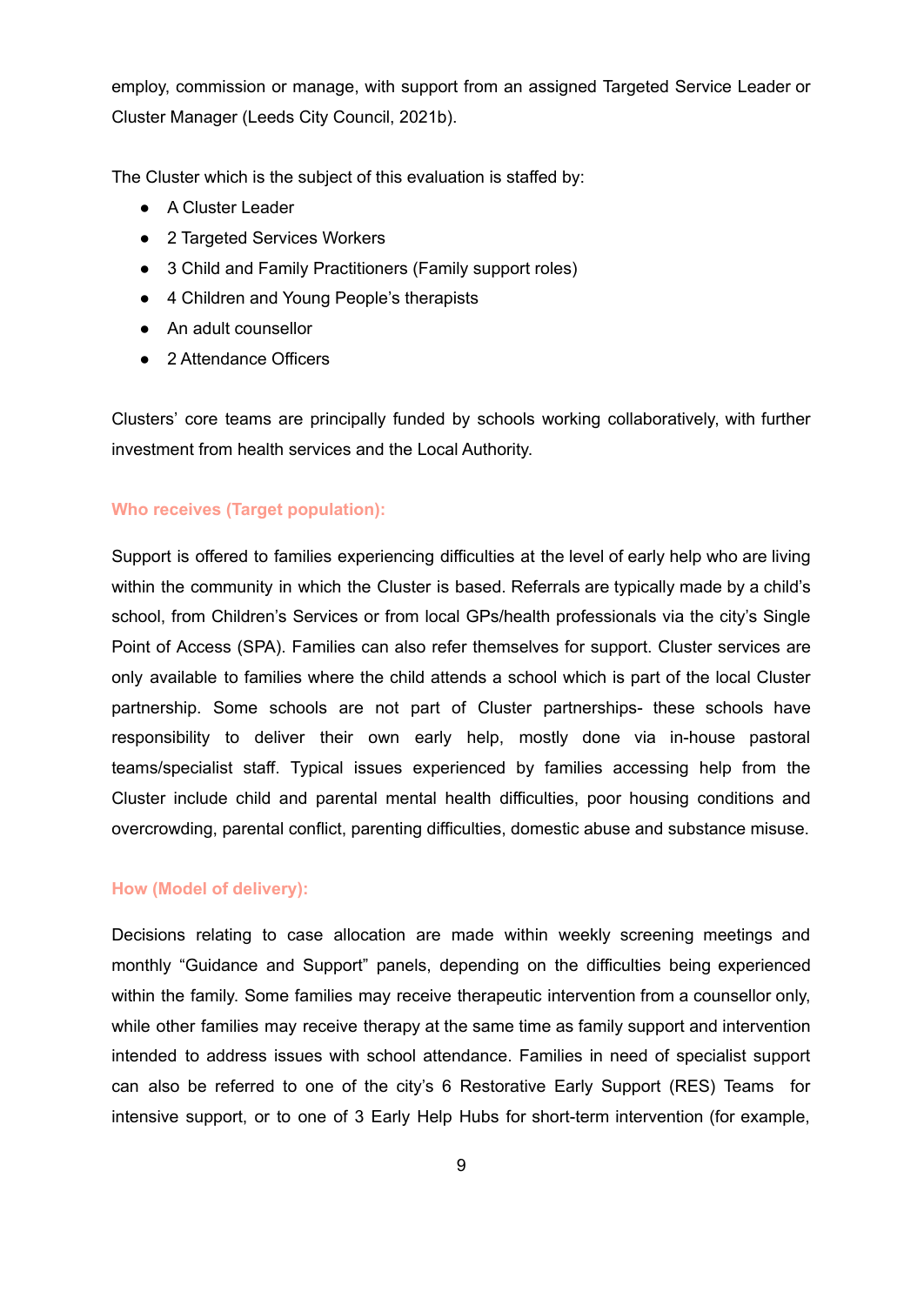around domestic violence), before the case is returned to the Cluster for ongoing support. This Cluster can refer families to either the local RES Team or the Early Help Hub.

#### <span id="page-9-0"></span>**Where:**

Services are provided to families living in the local community within the community, typically in families' own homes or within local community-based settings.

#### <span id="page-9-1"></span>**When and how much:**

The typical length of intervention varies depending on the difficulties the family is experiencing. Families receive family support from the Cluster for a maximum of 6 months and are seen once per week during this time, with contact with their lead worker in between meetings. Families receiving support from an Attendance Officer receive intensive and more time-limited support and may be seen daily. Adults having counselling within the Cluster are offered 1-2 assessment sessions followed by up to 18 hour-long counselling sessions. Children receiving therapy are offered 3 assessment sessions followed by up to 12 50-minute-long therapy sessions.

## <span id="page-9-2"></span>**Theory of change**

Intervention from the Cluster is delivered as outlined above. Families receive timely help at their point of need and are allocated one lead worker. Families set a maximum of 3 goals and help is delivered in accordance with the Leeds practice principles, which emphasise relationship as the vehicle for change in a context of high support and high challenge, with families being asked to score their progress towards their goals during each interaction with the lead worker. Help is delivered according to a relationship-focused and strengths-based model, which is intended to result in increased parental self-efficacy and confidence. Families requiring specialised support can be referred for short-term work to a local RES Hub, with the case being transferred back to the Cluster on completion of the work. This model is intended to reduce the need for repetitive/unnecessary social care assessment, minimising the number of workers involved with the family. The Cluster model is intended to lead to improved links between schools, Children's Services and local communities and to divert families away from statutory interventions where appropriate, resulting in increased parental self-efficacy, family stability and long-term cost benefits to services.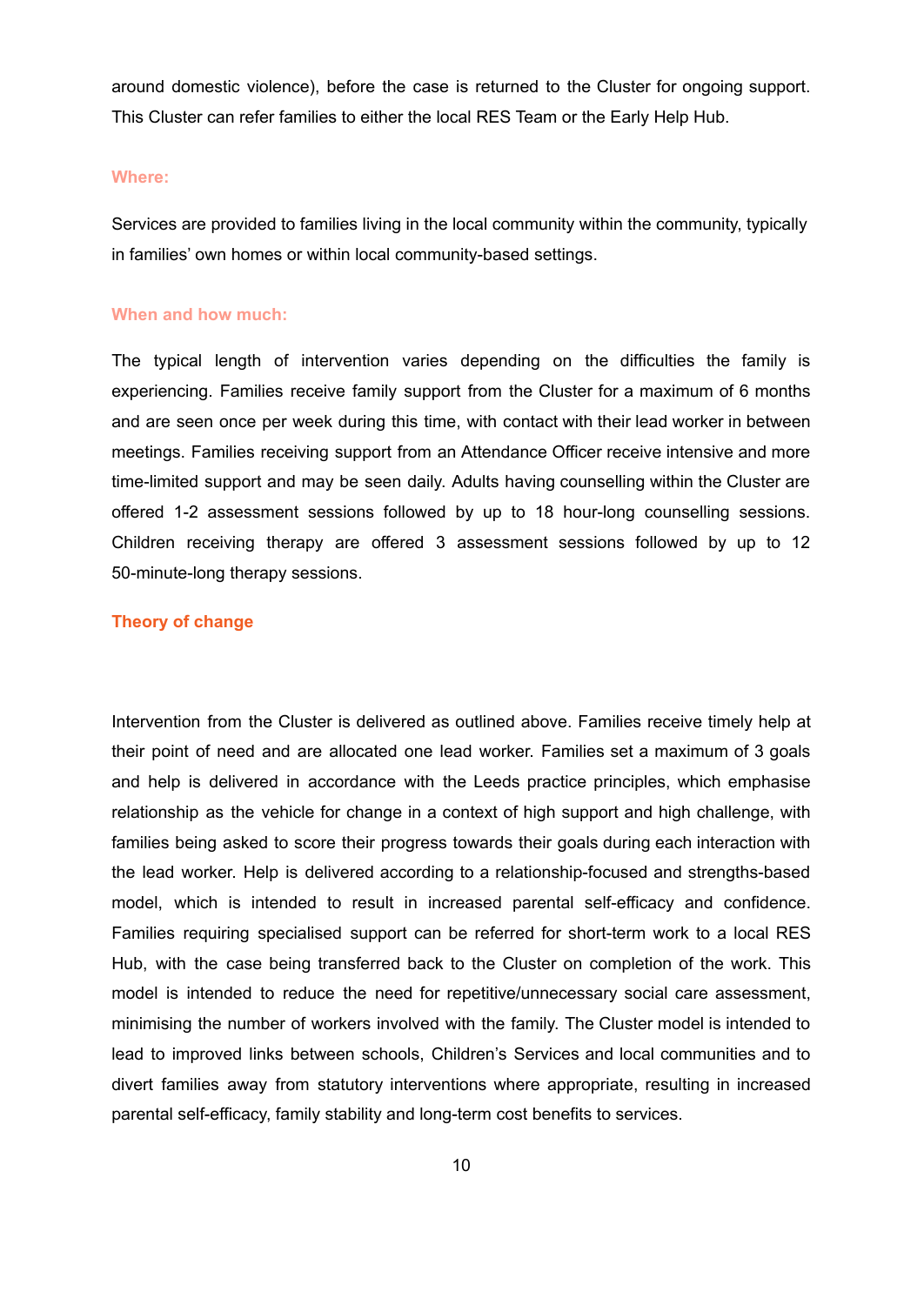**Pilot Protocol: Evaluation of early help services provided as part of the Cluster Collaborative in Leeds**

**Leeds Beckett University** Dr**.** Emma Geddes

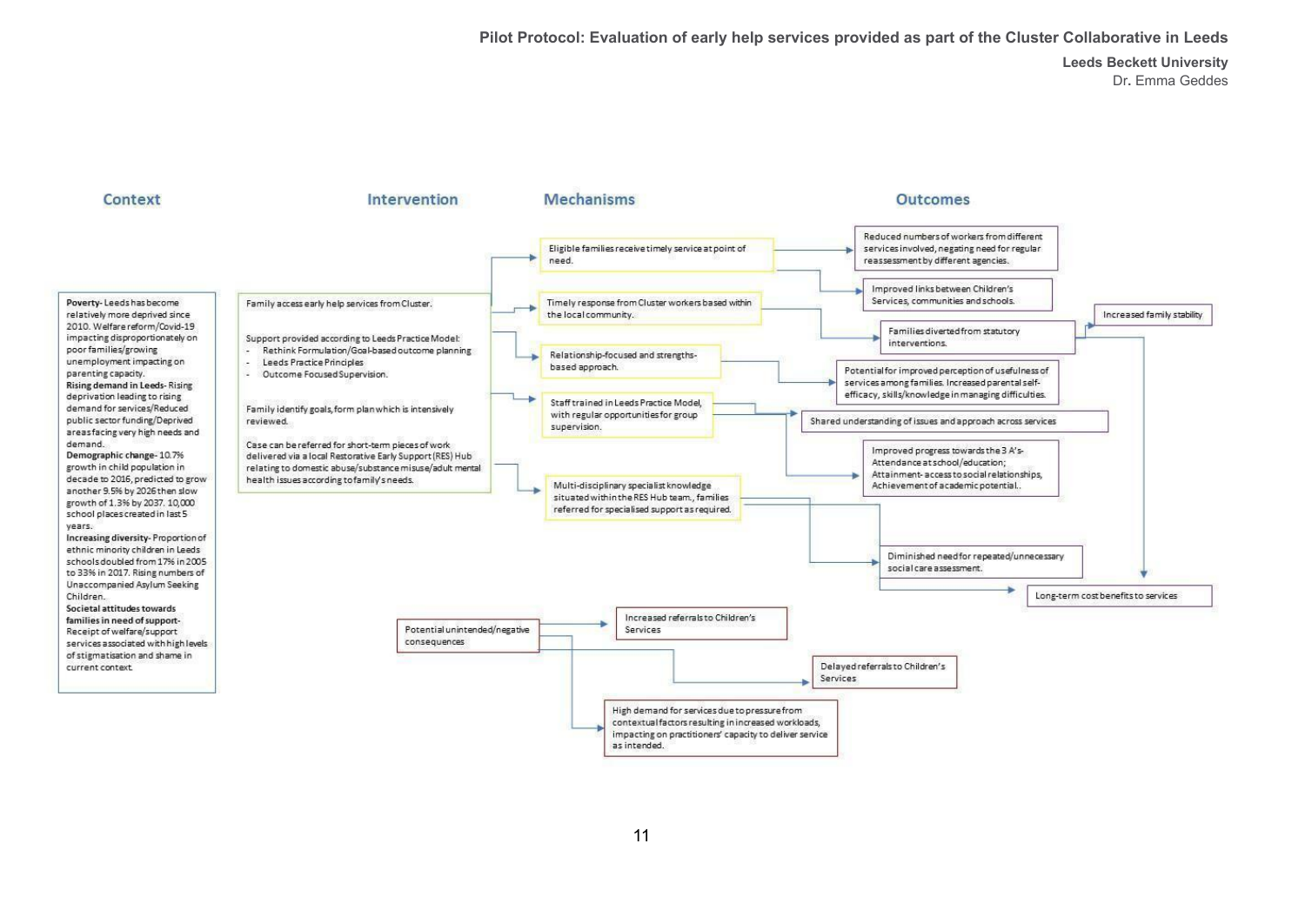## <span id="page-11-0"></span>**Research questions**

The pilot aims to address the following research questions:

# 1. **Evidence of feasibility** –

- a) What were the referral routes and outcomes at case closure for families receiving help from the Cluster between January and June 2021?
- b) Under what circumstances do families receive short-term intervention from a RES Hub while open to the Cluster and what are the outcomes associated with this?
- c) To what extent is support from the Cluster delivered as intended and what do practitioners identify as the potential barriers and facilitators for this?

## 2. **Evidence of promise** *–*

a) Is there evidence to support or extend understanding of how and under what circumstances support from the Cluster works?

b) What do families and practitioners perceive to be the impacts of receiving support from the Cluster?

c) Are there any unintended consequences or negative effects of receiving support from the Cluster?

# <span id="page-11-1"></span>**Outcomes**

| <b>Research question</b>  | <b>Indicator</b>                                         | <b>Method</b>  |
|---------------------------|----------------------------------------------------------|----------------|
| Evidence of feasibility   | Indicator of uptake and outcome at case closure-         | Review of      |
|                           | numbers of families reached (including demographic       | administrative |
| What were the referral    | information, reason for intervention), proportion of     | data.          |
| routes and outcomes at    | families being referred to Cluster services from         |                |
| case closure for families | schools/GPs/Children's Services. Proportion of families  |                |
| receiving help from the   | being referred to safeguarding/ other services during or |                |
| Cluster between           | following Cluster intervention.                          |                |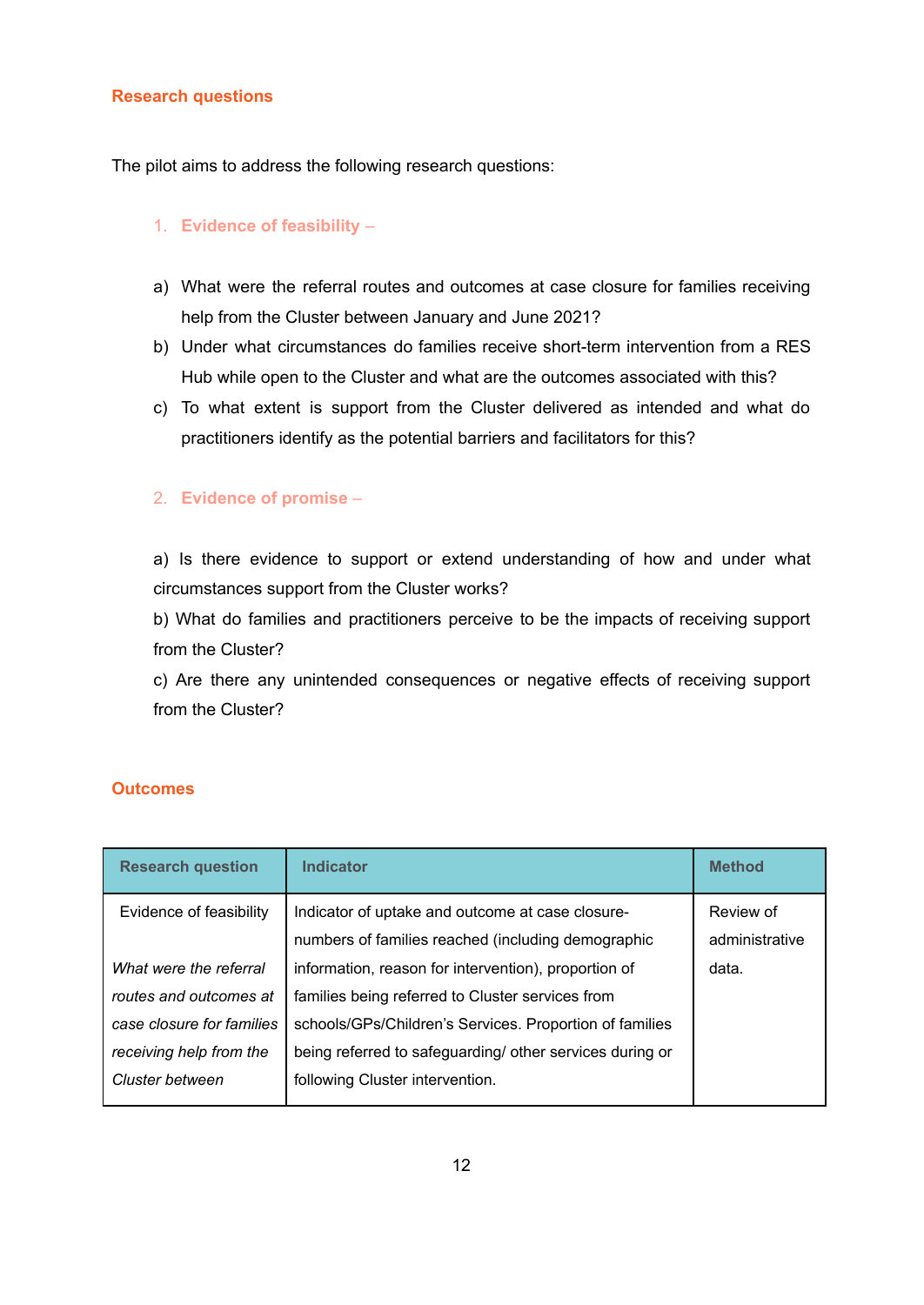| January and June<br>2021?<br>Is support from the<br>Cluster delivered as<br>intended?                                                   | Perceptions of acceptability, appropriateness, and fidelity<br>to the core concepts of the Cluster model (staff<br>perceptions of the support delivered by the Cluster).                                                                    | Focus groups<br>with<br>practitioners.   |
|-----------------------------------------------------------------------------------------------------------------------------------------|---------------------------------------------------------------------------------------------------------------------------------------------------------------------------------------------------------------------------------------------|------------------------------------------|
|                                                                                                                                         | Practitioner perceptions of:<br>Barriers and facilitators to effective service delivery.<br>Support and supervision provided to staff.                                                                                                      | Focus groups<br>with<br>practitioners.   |
| What do practitioners<br>identify as the potential<br>barriers and facilitators<br>for this?                                            | Time spent with families.<br>Family engagement.                                                                                                                                                                                             |                                          |
| Evidence of promise                                                                                                                     | Indicative evidence of change and impact-change in<br>family members' self-reported wellbeing (measured<br>using the ONS4 subjective wellbeing questions) and                                                                               | Surveys.                                 |
| Is there evidence to<br>support or extend<br>understanding of how<br>and under what<br>circumstances support<br>from the Cluster works? | the reported wellbeing of their children.<br>Survey respondent's answers to scaling questions<br>relating to impact of receiving Cluster services, e.g.<br>impact on parental self-efficacy.                                                |                                          |
| What do families and<br>practitioners perceive to<br>be the impacts of<br>receiving support from<br>the Cluster?                        | Families' qualitative reflections on the perceived impact<br>of receiving services from the Cluster on their<br>wellbeing, the wellbeing of their children and the<br>difficulties which they were experiencing at the time of<br>referral. | Interviews.                              |
| Are there any<br>unintended<br>consequences or<br>negative effects of<br>receiving support from<br>the Cluster?                         | Practitioner perspectives relating to change and impact<br>for families they have worked with.                                                                                                                                              | Surveys,<br>interviews,<br>focus groups. |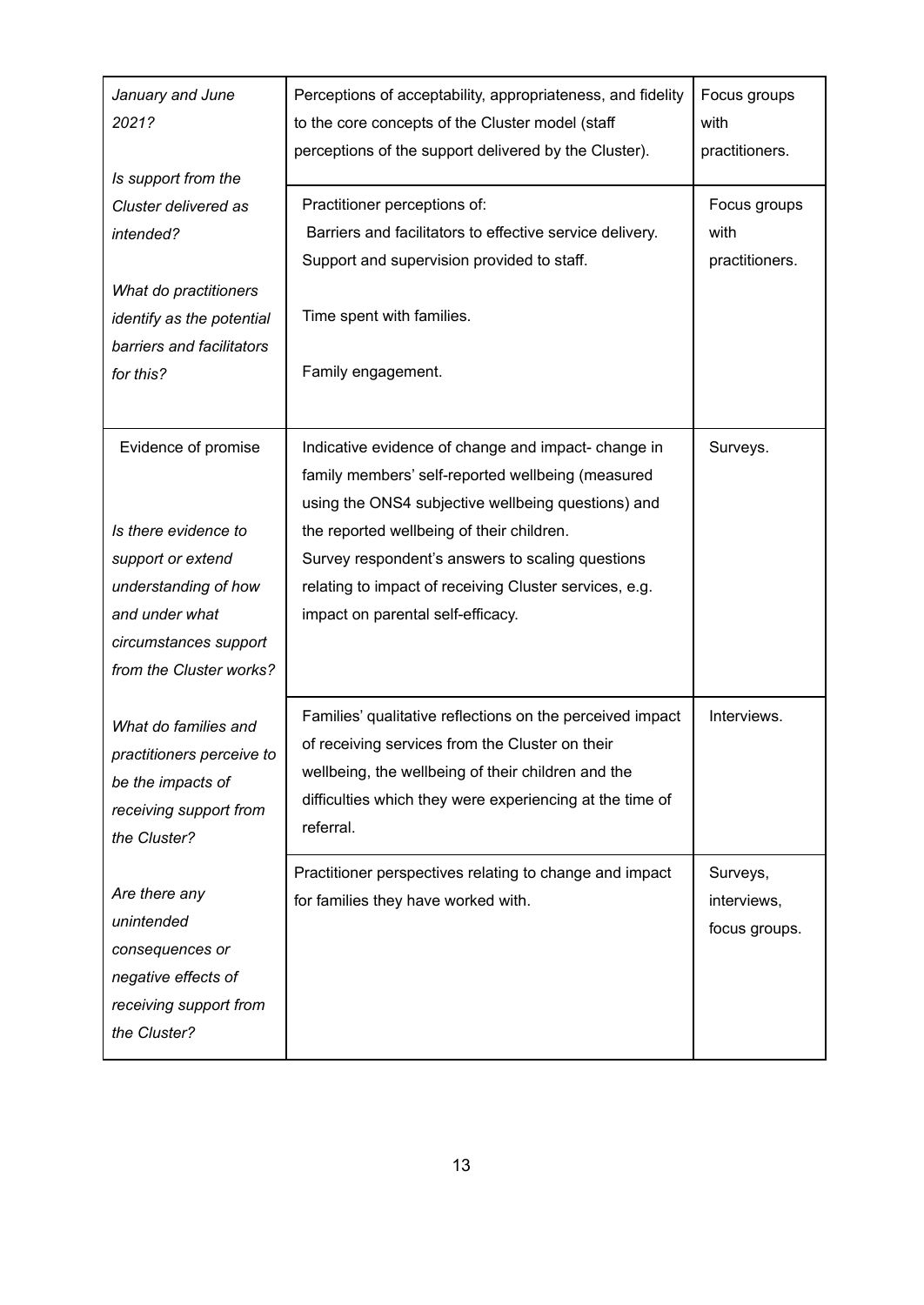#### <span id="page-13-0"></span>**Methods**

#### <span id="page-13-1"></span>**Sample selection and recruitment**

# Administrative data

Whole population descriptive analysis of data relating to families receiving support from the Cluster between January and June 2021.

#### Fieldwork

Survey distributed to a stratified random sample of families receiving support from the Cluster between January and June 2021, sampling criteria based on findings of desk-based research (for example, it may be possible to sample on the basis of difficulties which led to families accessing the service). Random sub-sample of 5-10 families will be selected to take part in a family group interview, conducted with adult members of families and mirroring Leeds' emphasis on Family Group Conferencing. Potential respondents will be contacted by a Research Assistant in early 2022 to ask whether they would like to take part in the project. Interviews will take place in February/March 2022.

Families and practitioners taking part in interviews will be provided with an information sheet presented in accessible language about the project in advance and will be required to sign an informed consent form, as well as being made aware that they can withdraw their consent at any time.

### <span id="page-13-2"></span>**Data Collection**

## Administrative data

Descriptive data will be collected at individual level and will include: demographic data about the family including; age, ethnicity, socioeconomic status, employment, referral route, information relating to presenting issues, any data held relating to the family's identified goals including copies of early help plans and progress towards these, outcomes at case closure.

## Surveys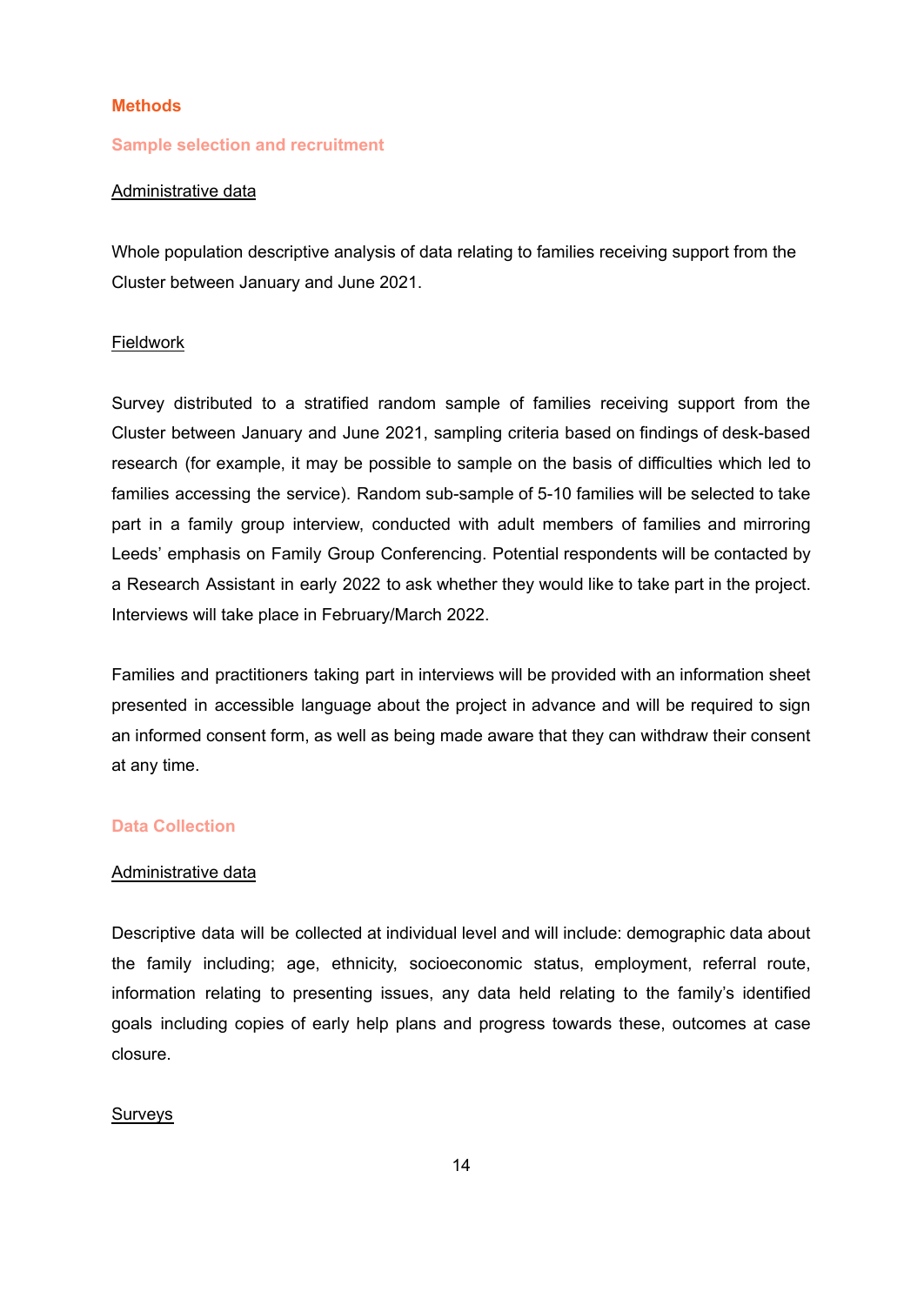Surveys which aim to explore families' self-reported wellbeing and scaling questions relating to their experience of using Cluster services will be distributed to 50 random households who were receiving support between January and June 2021. Surveys will be comprised of no more than 10 questions and will incorporate the ONS4 subjective wellbeing measure, four survey questions used to measure adults' personal wellbeing, chosen as a succinct and well-established means of capturing data relating to self-reported wellbeing. Measuring adult wellbeing will provide a benchmark which could be revisited in a future evaluation. Surveys will be distributed to households via the family's preferred method of communication (email or post) in January/February 2022 by a Research Assistant. In the event of a low response rate, households will be contacted by a Research Assistant to encourage completion. Further rounds of sampling could take place with the aim of bolstering the sample size.

### Family group interviews

Group interviews will be conducted in-person with a sub-sample of 5-10 families in February/March 2022 and will include adult members of the extended family as appropriate in line with Leeds' emphasis on restorative practice and Family Group Conferencing. Interviews will go on for no longer than an hour, will be conducted by a qualified social worker and will be audio-recorded for transcription. Interviews will be semi-structured and guided by a topic guide which will be devised in collaboration with Leeds Beckett University's service user and carer (ABEL) advisory group. Interviews will take place at the family home or another venue where the family feel comfortable. All family members will be provided with a voucher in exchange for their participation as well as further opportunities for involvement in dissemination of the pilot findings.

#### Focus groups

Two focus groups made up of 6-8 practitioners each will be completed with staff working in the Cluster in February/March 2022, with the aim of including all practitioners within the team. Focus groups will be facilitated by a qualified social worker and will be audio recorded for transcription.

In summary, pilot data will be captured through: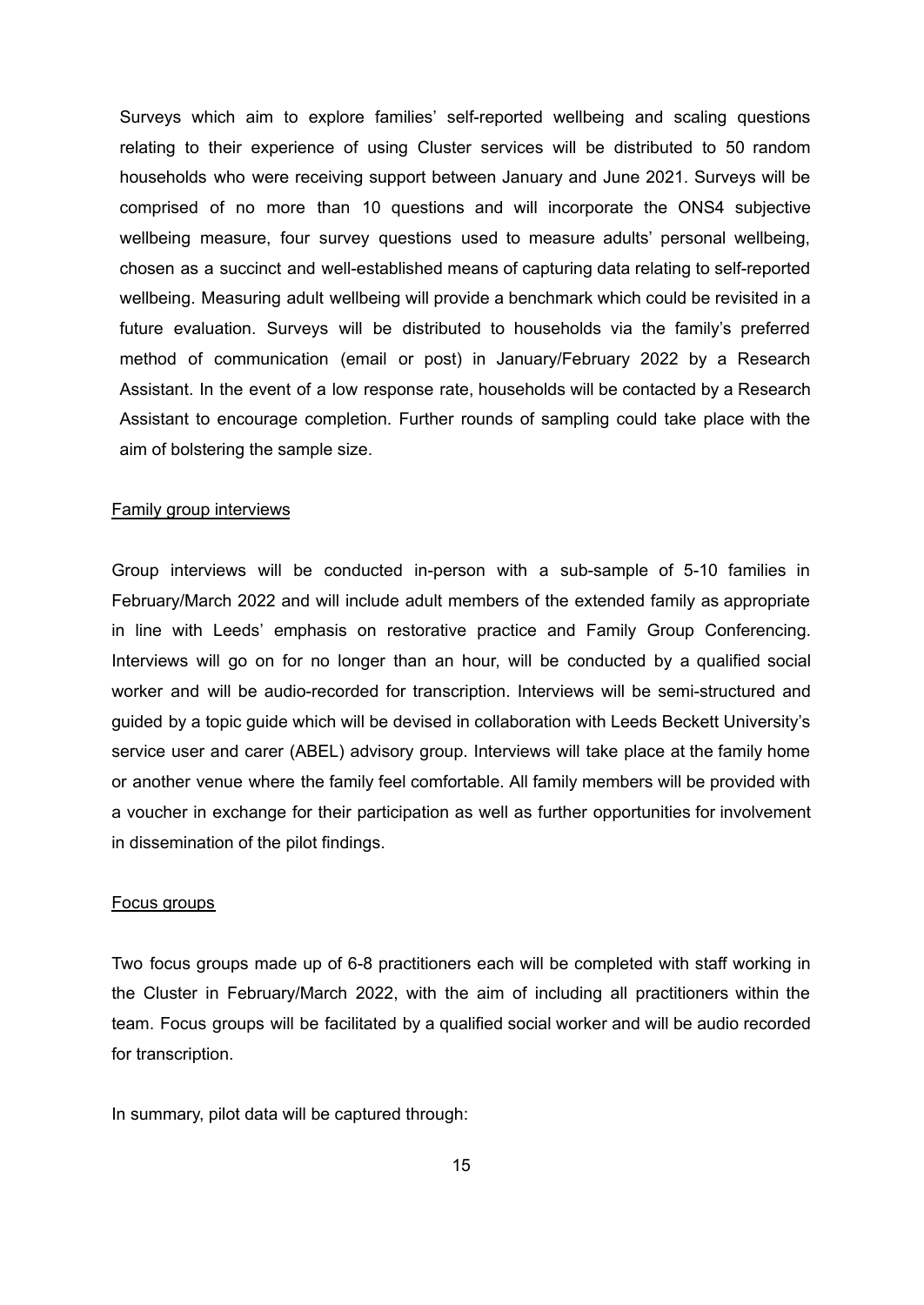| <b>Data Collection</b><br><b>Method</b> | <b>Sample Size</b>             | <b>Collection Timeline</b> |
|-----------------------------------------|--------------------------------|----------------------------|
| Survey                                  | 50                             | January-March 2022         |
| Family group interviews                 | $5 - 10$                       | February-March 2022.       |
| Focus groups with<br>practitioners      | 2 groups of 6-8 practitioners. | February-March 2022.       |

# <span id="page-15-0"></span>**Analysis**

# Quantitative data

Descriptive administrative data and quantitative data from surveys will be analysed using Microsoft Excel, with findings will be presented in tables and graphs. Analysis will explore:

- The number of referrals received, and the proportion of referrals received from particular referral routes.
- Description of families' demographic data including ethnicity, socioeconomic status, number of people in the household, employment.
- The proportion of families experiencing particular difficulties upon referral and the service offered to them.
- The average length of time families receive support from the service.
- The proportion of families being referred to safeguarding services and further support at case closure.

# Qualitative data

Audio recordings of interviews and focus groups and qualitative data arising from surveys will be transcribed, anonymised and analysed using the Framework approach to qualitative thematic analysis (Hackett and Strickland, 2019; Spencer et. al., 2014; Strivastava and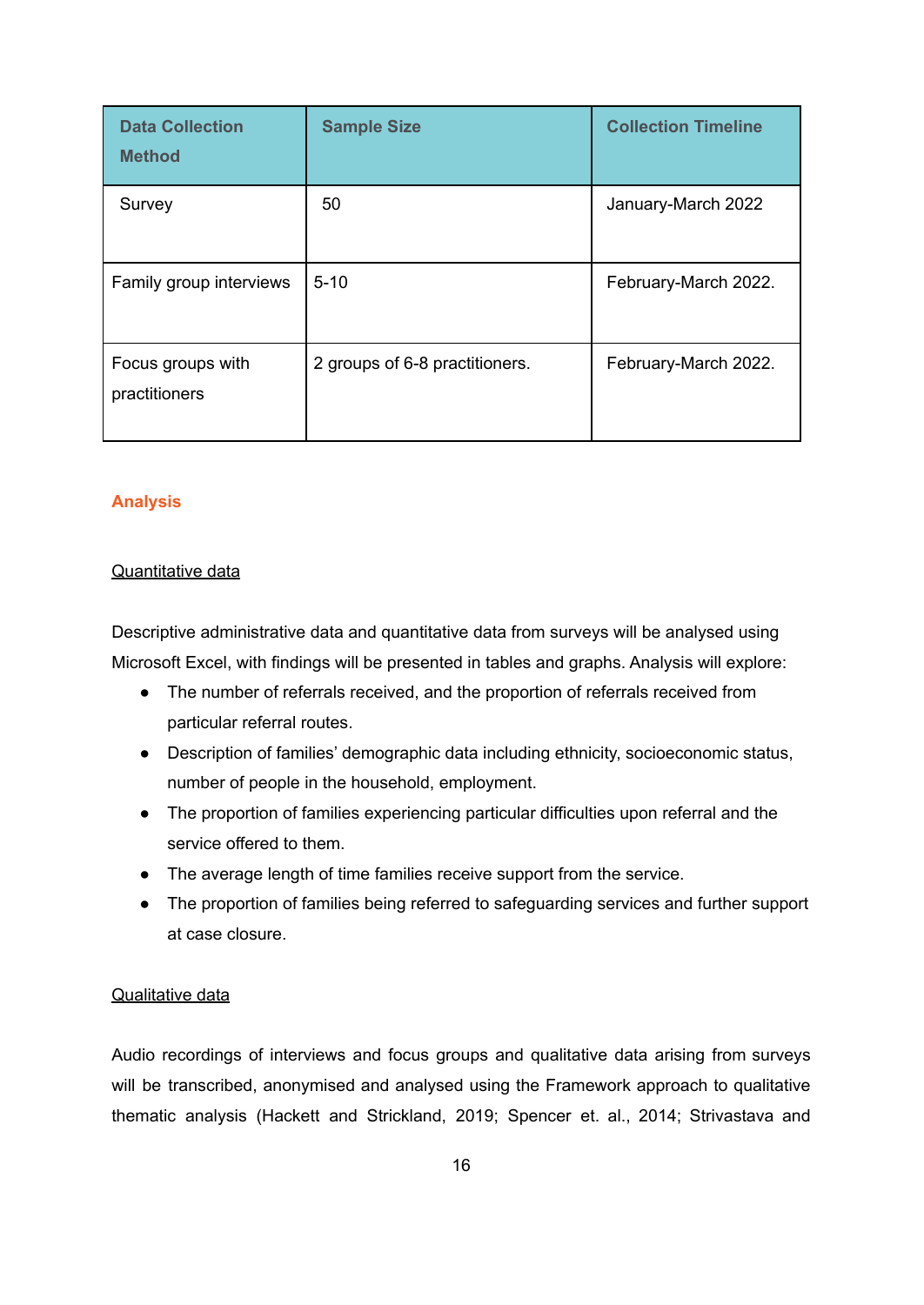Thomson, 2009). Framework analysis is a matrix-based flexible analytic tool (Spencer et. al., 2014); the distinctive feature of the approach is that a matrix is compiled for each theme, in which each respondent is allocated a row and each column denotes a subtheme. The process of analysis involves familiarisation with the data and development of a list of initial emergent ideas which are arranged with reference to the project's research questions (Hackett and Stickland, 2019). The list will form the basis for an initial index of themes and subthemes, which are drawn upon to code data. Each of the transcripts is then worked through by hand, indexing data to generate codes and arranging codes into themes and subthemes. A framework (matrix) is then compiled for each of the subthemes. Microsoft Excel will be used to create initial charts and matrices (Spencer et. al., 2014). Transcripts are reviewed a final time to ensure that any outstanding data which is felt to be significant is incorporated.

Throughout the process, matrices remain tentative and are continually reviewed, amended and added to (Strivastava and Thomson, 2009). The matrices form the basis for the writing-up process When initial themes and subthemes arising from the data have been established, N-Vivo, a package for computer-assisted qualitative data analysis will be used (Gilbert and Stoneman, 2016). This software enables datasets to be quickly searched and facilitates visualisation and theoretical development (Braun and Clarke, 2013; Joffe, 2012).The initial coding will be completed by Dr. Emma Geddes, Lead Researcher, and Dr. Darren Hill, Supervisor. The research team will then work together through the iterative process of analysis described above to identify and refine commonly occurring themes, with regular opportunities for group discussion and supervision. It is important to acknowledge that the Primary Investigator's position as a lecturer in social work and registered social worker could lead to previous practice experiences or implicit biases influencing the research process. This will be addressed with methodological transparency as outlined above and regular opportunities for group discussion and supervision within the research team. The Primary Investigator will also keep a reflexive journal, with the aim of identifying and challenging existing assumptions, recording the rationale behind decisions made and documenting the evolution of the research process.

Evidence arising from family interviews will be triangulated with survey data and focus groups with practitioners to arrive at answers to the project's research questions. The process of analysing findings will be recorded and reported in detail to ensure transparency and to enable the process to be replicated in future.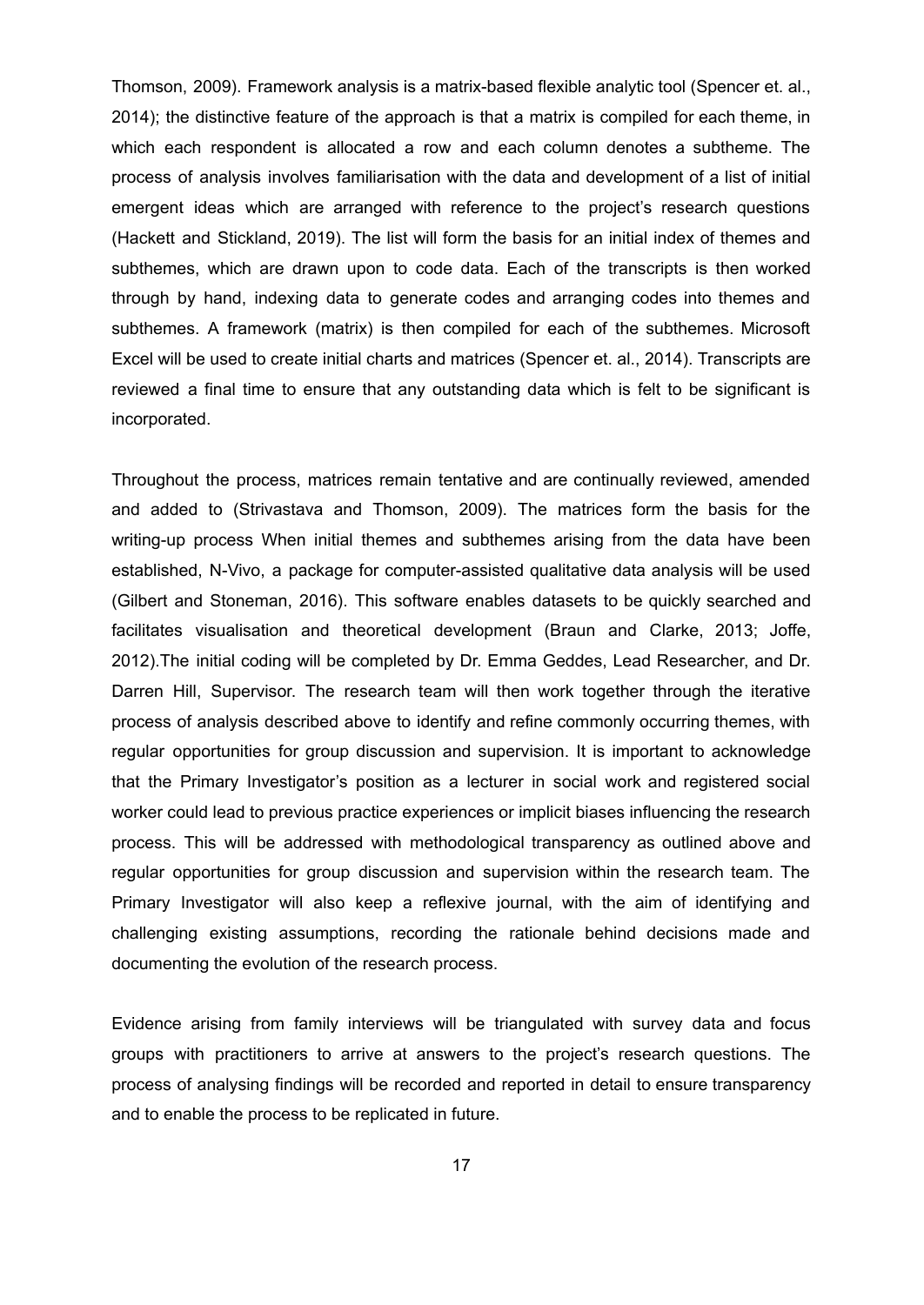# <span id="page-17-0"></span>**Ethics**

Ethical approval has been granted by Leeds Beckett University's School of Health Departmental Ethics committee.

| <b>Ethical Consideration</b> | <b>Mitigation</b>                                                                                                                                                                                                                                                                                                                                                                                         |
|------------------------------|-----------------------------------------------------------------------------------------------------------------------------------------------------------------------------------------------------------------------------------------------------------------------------------------------------------------------------------------------------------------------------------------------------------|
| Consent                      | Respondents asked to sign an informed consent<br>form at the beginning of interviews/focus groups and<br>will be informed of their right to withdraw (see<br>below). Detailed information about the project will be<br>provided via an information sheet which will also be<br>discussed with respondents to ensure that they<br>have access to full information and the opportunity<br>to ask questions. |
| Right to withdraw            | The consent form will include information about<br>respondents' right to withdraw from the project at any<br>time before, during or after their interview without<br>giving a reason. This will also be emphasised by the<br>researcher at the beginning of interviews. It will be<br>made clear that a decision to withdraw would not<br>impact upon any services the family are receiving.              |
| Confidentiality              | The specific location of the Cluster will not be<br>identified in research outputs and respondents will<br>not be identifiable. Family members taking part in<br>group interviews will be asked to choose a<br>pseudonym for themselves to be included any<br>outputs.<br>Respondents' confidentiality<br>research<br>only be breached in the event of a<br>would<br>safeguarding concern (see below).    |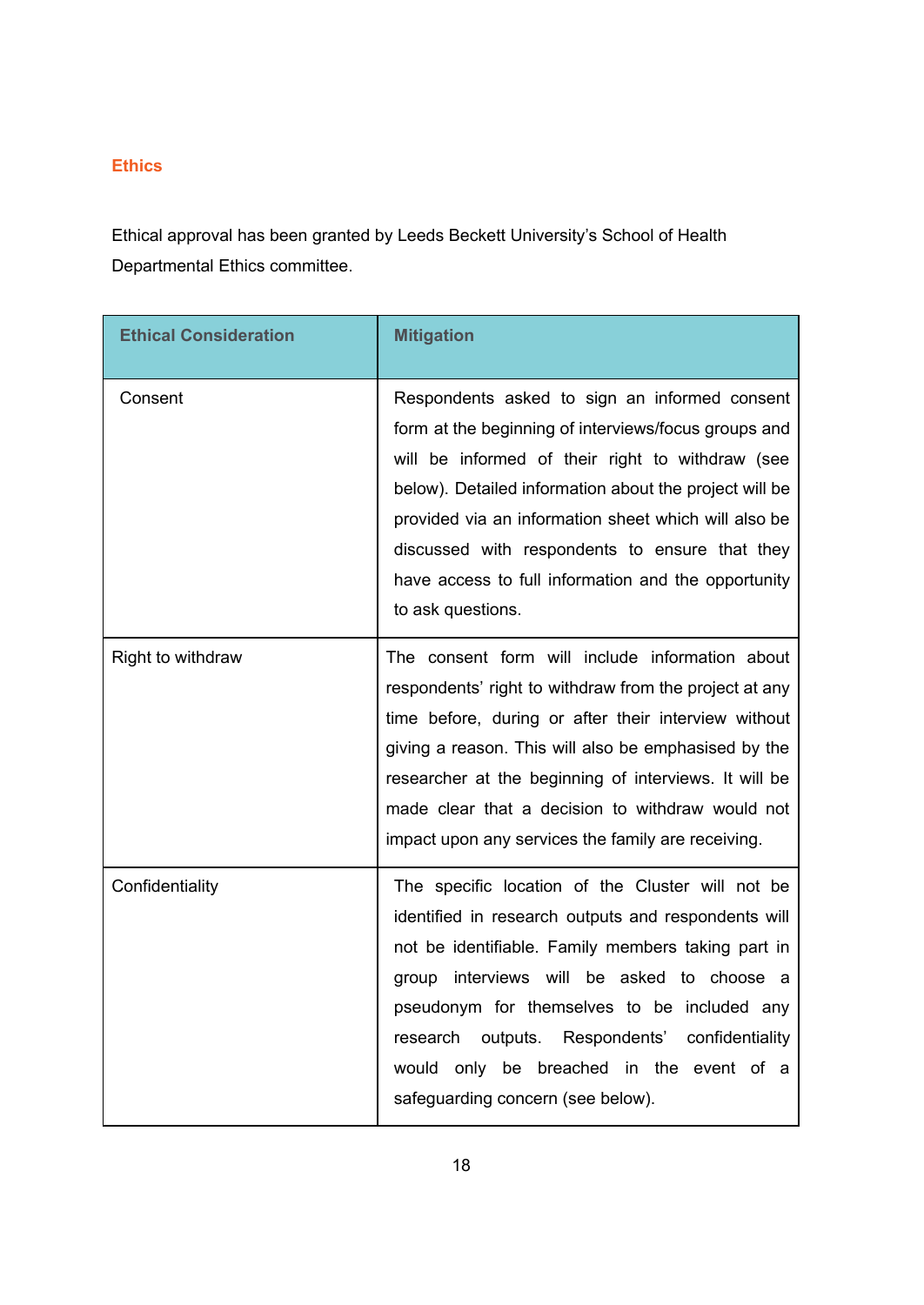| Data security                                       | A data management plan has been completed in<br>order to ensure that data is stored and accessed<br>appropriately for the duration of the project (see<br>Appendix).                                                                                                                                                                                                                                                                                                                                                                                                                                                                                                                                                                                                                                                                         |
|-----------------------------------------------------|----------------------------------------------------------------------------------------------------------------------------------------------------------------------------------------------------------------------------------------------------------------------------------------------------------------------------------------------------------------------------------------------------------------------------------------------------------------------------------------------------------------------------------------------------------------------------------------------------------------------------------------------------------------------------------------------------------------------------------------------------------------------------------------------------------------------------------------------|
| Protecting respondents from<br>emotional harm       | Respondents will be provided with an information<br>sheet giving details of the broad topic areas which<br>interviews will cover before deciding whether to take<br>part. Interviews will be undertaken by a qualified<br>social worker with an attitude of thoughtfulness and<br>respect for respondents' experiences. Respondents<br>will be encouraged to take a break if required and<br>topics which respondents appear to be in any way<br>uncomfortable with will not be pursued. Respondents<br>will be made aware that they can choose not to<br>answer any of the questions posed to them.<br>Respondents will be signposted to local services<br>should they require any ongoing support following the<br>interview. Researchers conducting fieldwork will be<br>subject to DBS checks and trained in safeguarding<br>procedures. |
| Respecting the contribution made<br>by respondents. | Respondents will be provided with a voucher in<br>exchange for their participation and informed that if<br>they choose to withdraw from the study they will keep<br>the voucher. Respondents will be offered the<br>opportunity to be involved in dissemination of the<br>project's findings and future opportunities<br>for<br>participation via the Leeds Beckett University service<br>user and carer (ABEL) group.                                                                                                                                                                                                                                                                                                                                                                                                                       |
| Safeguarding concerns arising<br>during interviews. | At the beginning of each interview, the researcher will<br>explain that it may be necessary for information to be<br>shared with the relevant agency if, for example, a<br>respondent disclosed information during the interview<br>which led the researcher to believe that they were at                                                                                                                                                                                                                                                                                                                                                                                                                                                                                                                                                    |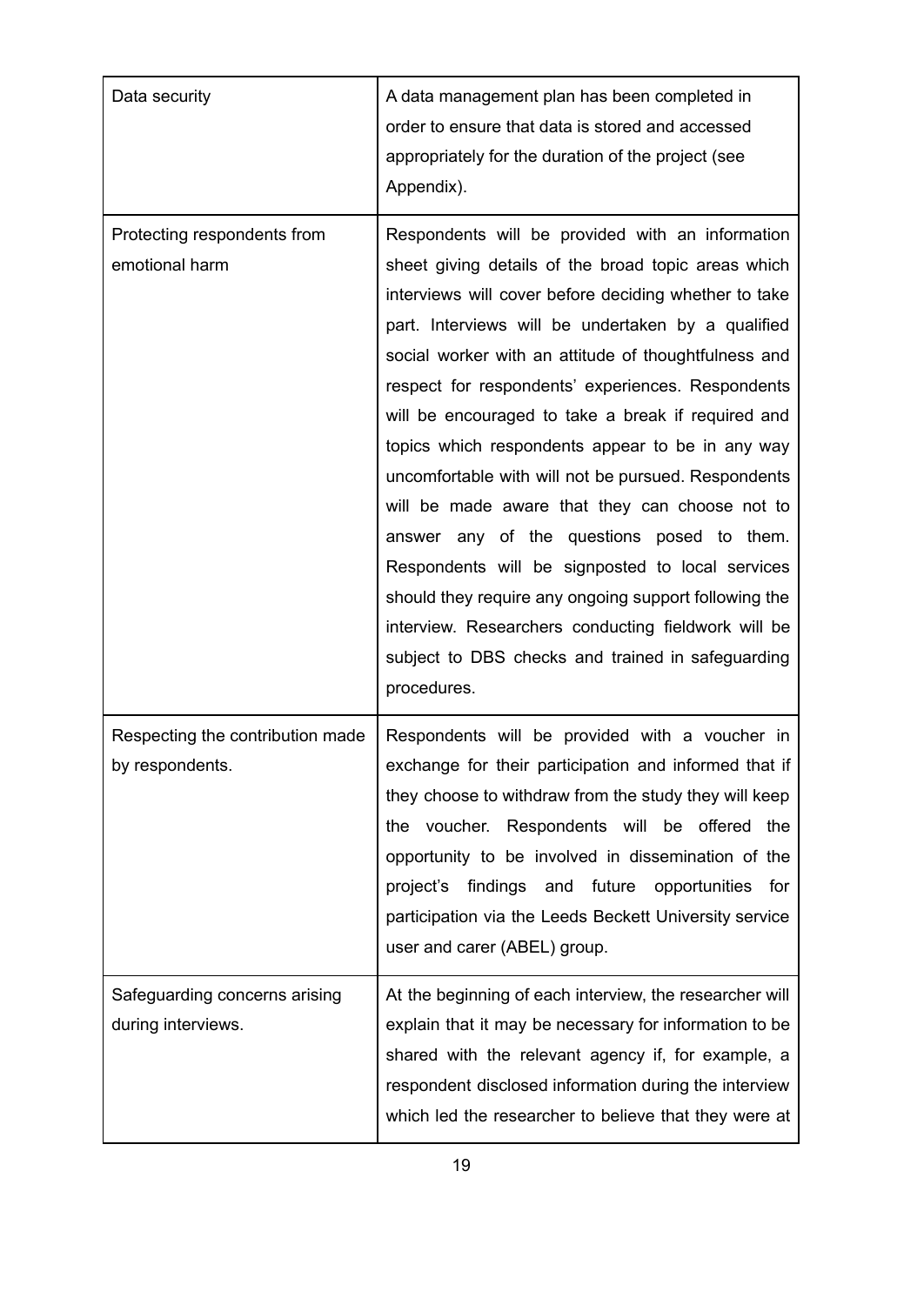| risk of harming themselves or anyone else. It will be  |
|--------------------------------------------------------|
| made clear that the researcher would always seek to    |
| discuss this with the respondent in advance if safe to |
| do so. Researchers will work in accordance with the    |
| University's Research Ethics Policy (Leeds Beckett     |
| University, 2017).                                     |
|                                                        |

#### <span id="page-19-0"></span>**Registration**

This project was registered with the Open Science Framework (OSF) on 28/01/2022. Registration link: <https://osf.io/mz8fw/> .

#### **Data Protection**

Leeds Beckett University will act as a data controller for the study. All data will be handled in accordance with GDPR regulations, the Data Protection Act 2018 and Leeds Beckett University's Research Ethics Policy (Leeds Beckett University, 2017). Case data relating to families accessing support from the Cluster between January and June 2021 will be processed in completing this pilot. The lawful basis for processing administrative data about families accessing support from the Cluster is GDPR Article 6 (1) Legitimate Interests- "processing is necessary for the purposes of the legitimate interests pursued by the controller or by a third party except where such interest are overridden by the interests or fundamental rights and freedoms of the data subject which require protection of the personal data".

Personal details such as contact details and demographic characteristics will be held in respect of respondents taking part in interviews and focus groups, along with recordings and transcripts of focus groups and interviews. The lawful basis for processing survey, interview, focus group and survey data is consent. Data will be anonymised and held confidentially in encrypted files. Egress or another secure platform will be used to securely transfer data. Egress meets FIPS 140-2 standard and the UK Government CPA Foundation Grade as a certified email encryption product suitable for sharing OFFICIAL and OFFICIAL-SENSITIVE information. Data will only be used for the purpose of the pilot evaluation and will only be accessed by members of the research team. Data will be deleted within 24 months of publication of the final report.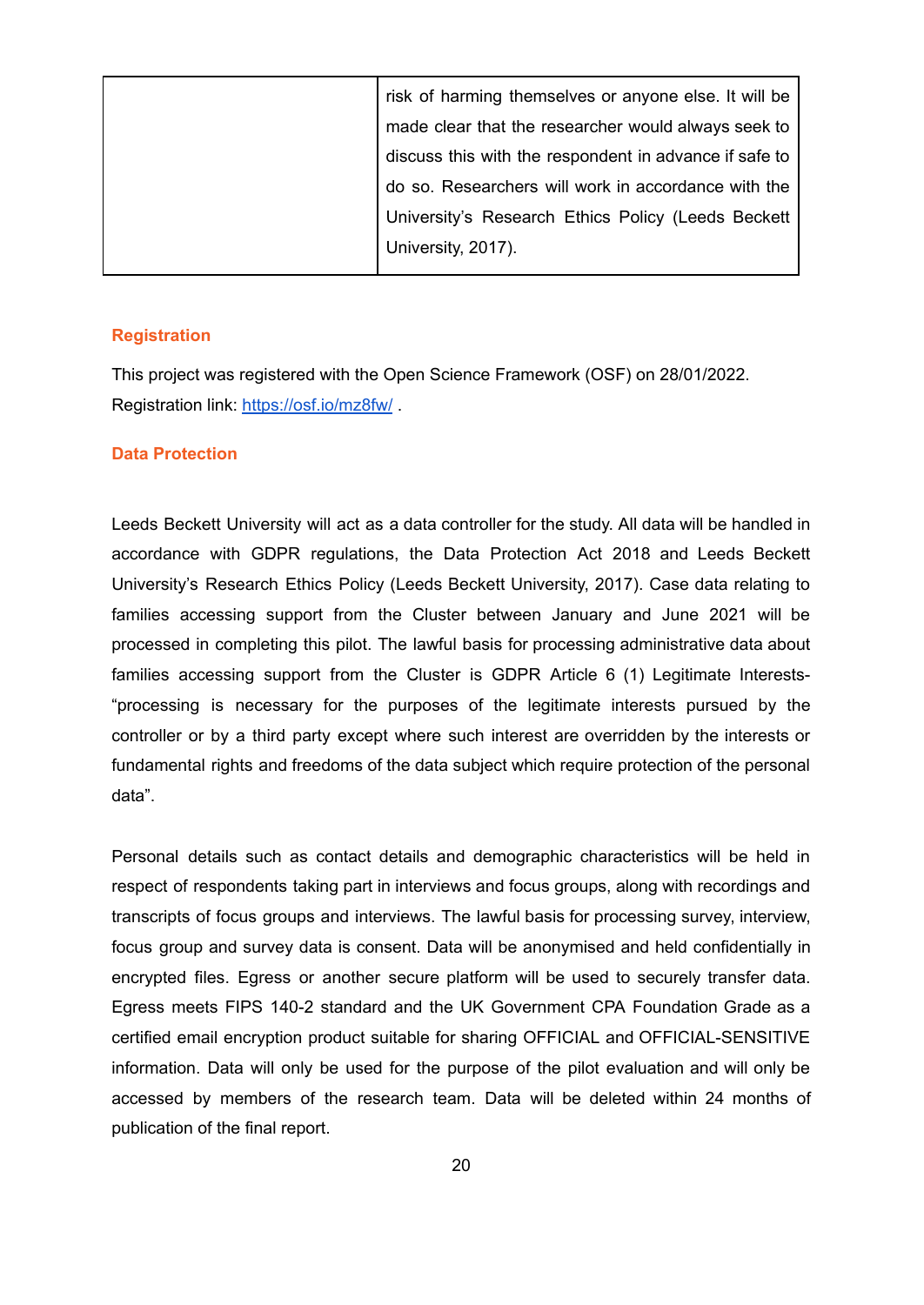No information about individual children and families will be made available to anyone outside of the research team. Service user and practitioner names and the specific location of the Cluster will not be disclosed in the writing-up of the research. Qualitative data will not identify participants and any contextual information which could potentially identify a respondent will be removed. Family members involved in interviews will be asked to choose a pseudonym to be included in the writing-up of the project. See Appendix for Data Management Plan.

What Works for Children's Social Care (WWCSC) will not be a data controller or processor for any data in relation to this project.

# <span id="page-20-0"></span>**Personnel**

Dr. Emma Geddes, Senior Lecturer in Social Work, Leeds Beckett University- Lead Researcher.

Dr. Darren Hill, Reader in Social Work, Leeds Beckett University. Supervisor.

Rebecca O'Keefe, Lecturer in Social Work, Leeds Beckett University.

3 x part-time Research Assistants to be recruited to support with the project delivery.

### <span id="page-20-1"></span>**Risks**

| <b>Risk</b>                                                                         | <b>Mitigation</b>                                  |
|-------------------------------------------------------------------------------------|----------------------------------------------------|
| Low response rate to surveys.                                                       | Begin sampling and survey distribution early to    |
| Likelihood and impact- High.                                                        | allow time for further waves if required.          |
| Difficulties recruiting families for<br>interview<br>Likelihood and impact- Medium. | As above.                                          |
| Risk of transmission of Covid-19.                                                   | During fieldwork, researchers will adhere to local |
| Likelihood and impact- Medium.                                                      | restrictions, maintain 2 metres social distancing  |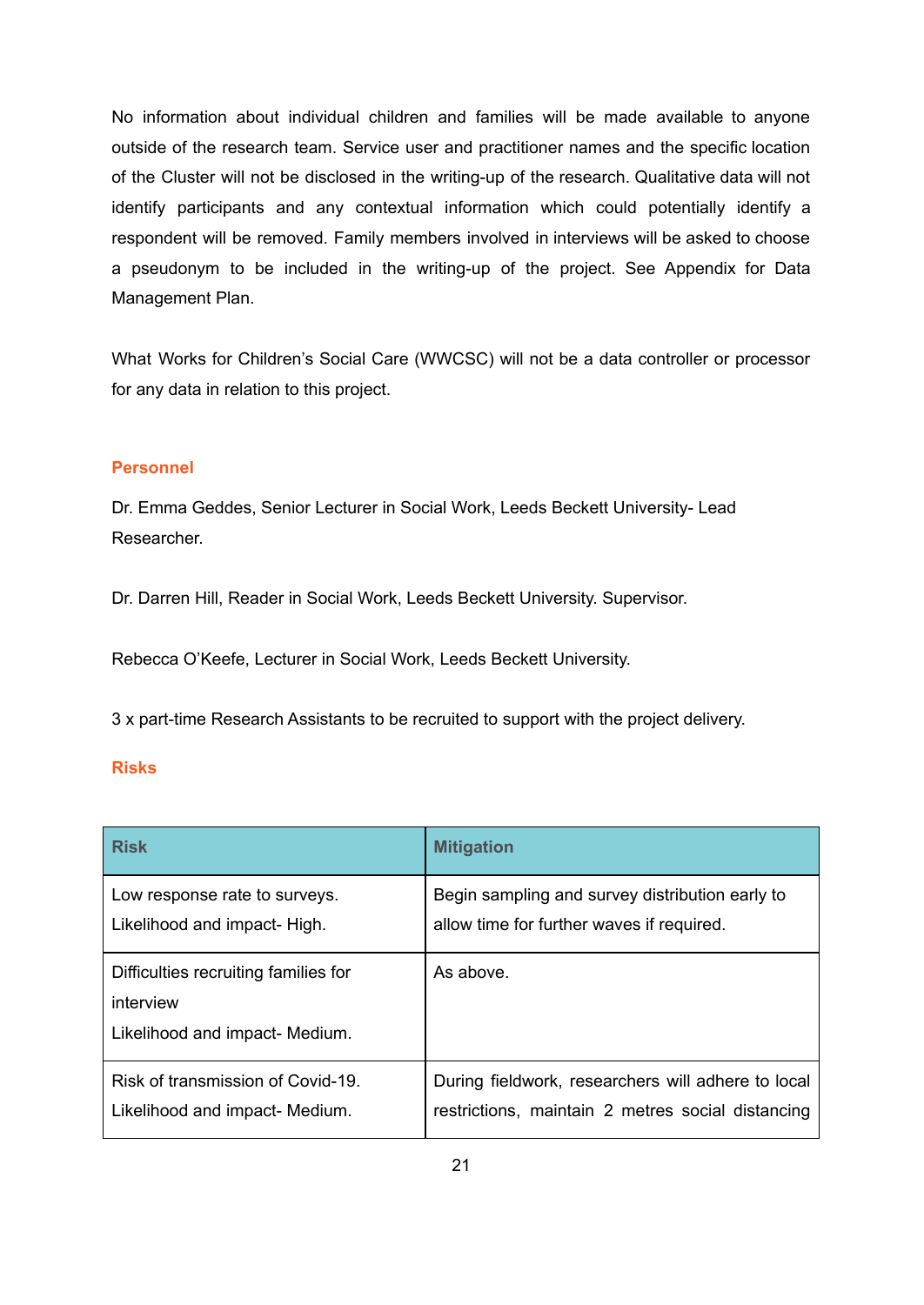|                                                                                                 | and take additional precautions such as the<br>wearing of facemasks when moving around<br>buildings and regular hand-sanitising. In the event<br>of a lockdown or significant change to restrictions<br>which would impact on the delivery of the<br>research, the project would be likely to be<br>delayed and the extension of evaluation timelines<br>would be discussed with WWCSC. |
|-------------------------------------------------------------------------------------------------|-----------------------------------------------------------------------------------------------------------------------------------------------------------------------------------------------------------------------------------------------------------------------------------------------------------------------------------------------------------------------------------------|
| Risk of emotional harm to respondents.<br>Likelihood and Impact-Low.                            | See "Ethics" section above.                                                                                                                                                                                                                                                                                                                                                             |
| Health and safety considerations<br>associated with lone working.<br>Likelihood and Impact-Low. | Researchers will work according to a "buddy"<br>system when lone working, informing another<br>member of the team of their location and<br>"checking-in" by text message following<br>interviews.                                                                                                                                                                                       |
| Overrunning timescales.<br>Likelihood and Impact-Low.                                           | Interim deadlines and targets will be set<br>throughout the duration of the project, with regular<br>review meetings built in throughout the year. Any<br>issues with timely delivery of the project will be<br>discussed as they arise in a transparent manner.                                                                                                                        |

# <span id="page-21-0"></span>**Timeline**

| <b>Phase</b>                                                                                                                                             | <b>Timing</b> | <b>Lead</b>                                       |
|----------------------------------------------------------------------------------------------------------------------------------------------------------|---------------|---------------------------------------------------|
| Refine evaluation design.<br>Agreement of contracts and<br>discussions with<br>gatekeepers.<br>Ethics approval.<br>Appointment of Research<br>Assistant. | October 2021  | EG with support<br>from WWCSC<br>and Darren Hill. |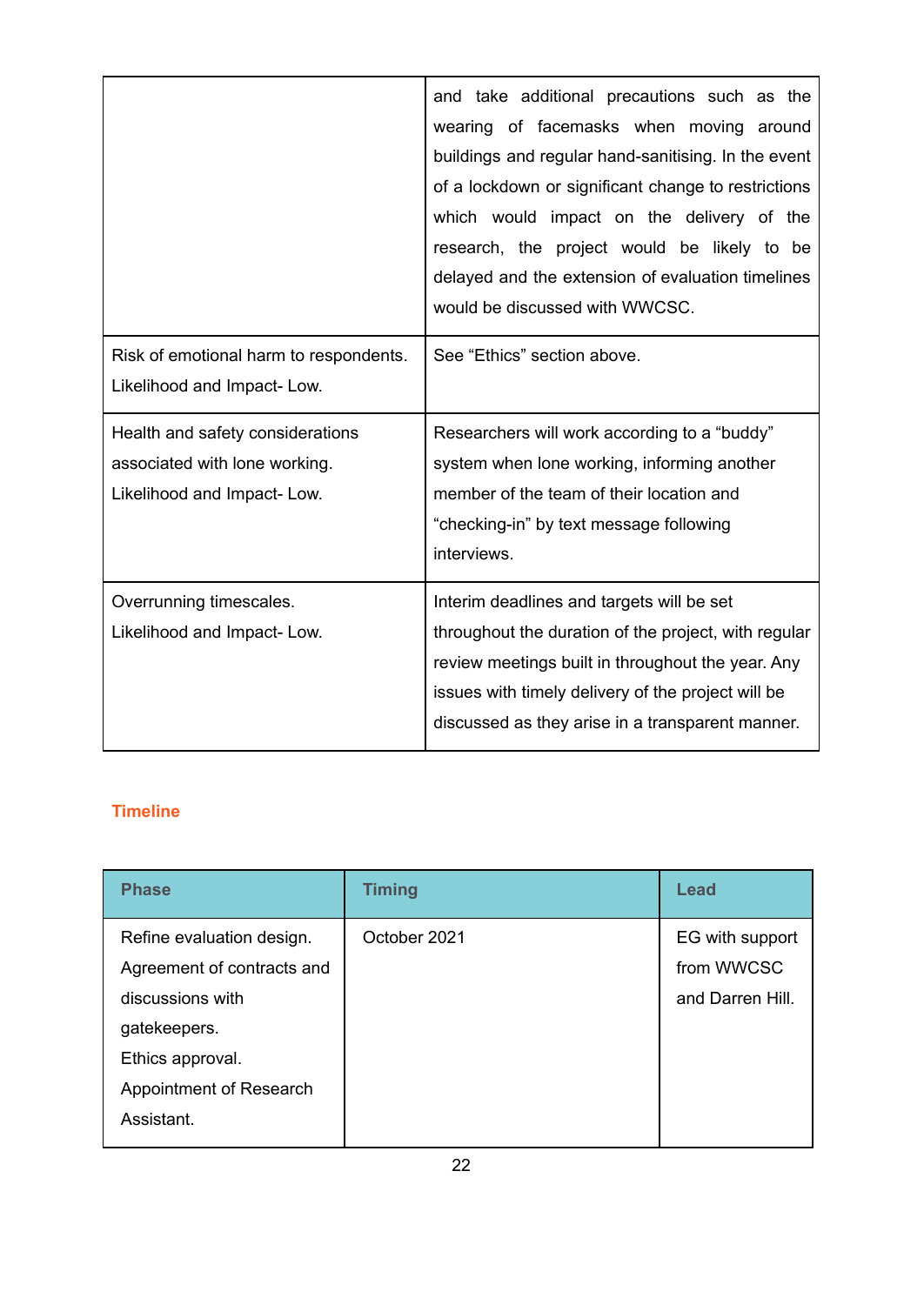| Knowledge sharing event                                                                                                                              |                             |     |
|------------------------------------------------------------------------------------------------------------------------------------------------------|-----------------------------|-----|
| Literature Review alongside<br>collection of administrative<br>data- data request, data<br>cleaning, quantitative<br>analysis.                       | November 2021-February 2022 | EG  |
| Meeting with service user<br>and carer group to refine<br>survey questions and topic<br>guide for interviews. Design<br>of surveys and topic guides. | November 2021               | EG  |
| Surveys distributed to<br>families.<br>Recruitment of families for<br>interview.                                                                     | January 2022                | EG  |
| In event of low response rate,<br>repeat sampling until sample<br>size is reached.                                                                   | February 2022               | EG  |
| Interviews with families and<br>focus groups with<br>professionals. Transcription.                                                                   | February-March 2022         | EG  |
| Analysis of survey data.                                                                                                                             | March-May 2022              | EG. |
| Qualitative analysis of focus<br>group and interview data.                                                                                           | April-June 2022.            | EG. |
| Writing up.                                                                                                                                          | June-August 2022.           | EG. |
| Final reporting                                                                                                                                      | August 2022.                | EG  |
| Establishment of<br>dissemination plans,                                                                                                             | From August 2022.           | EG. |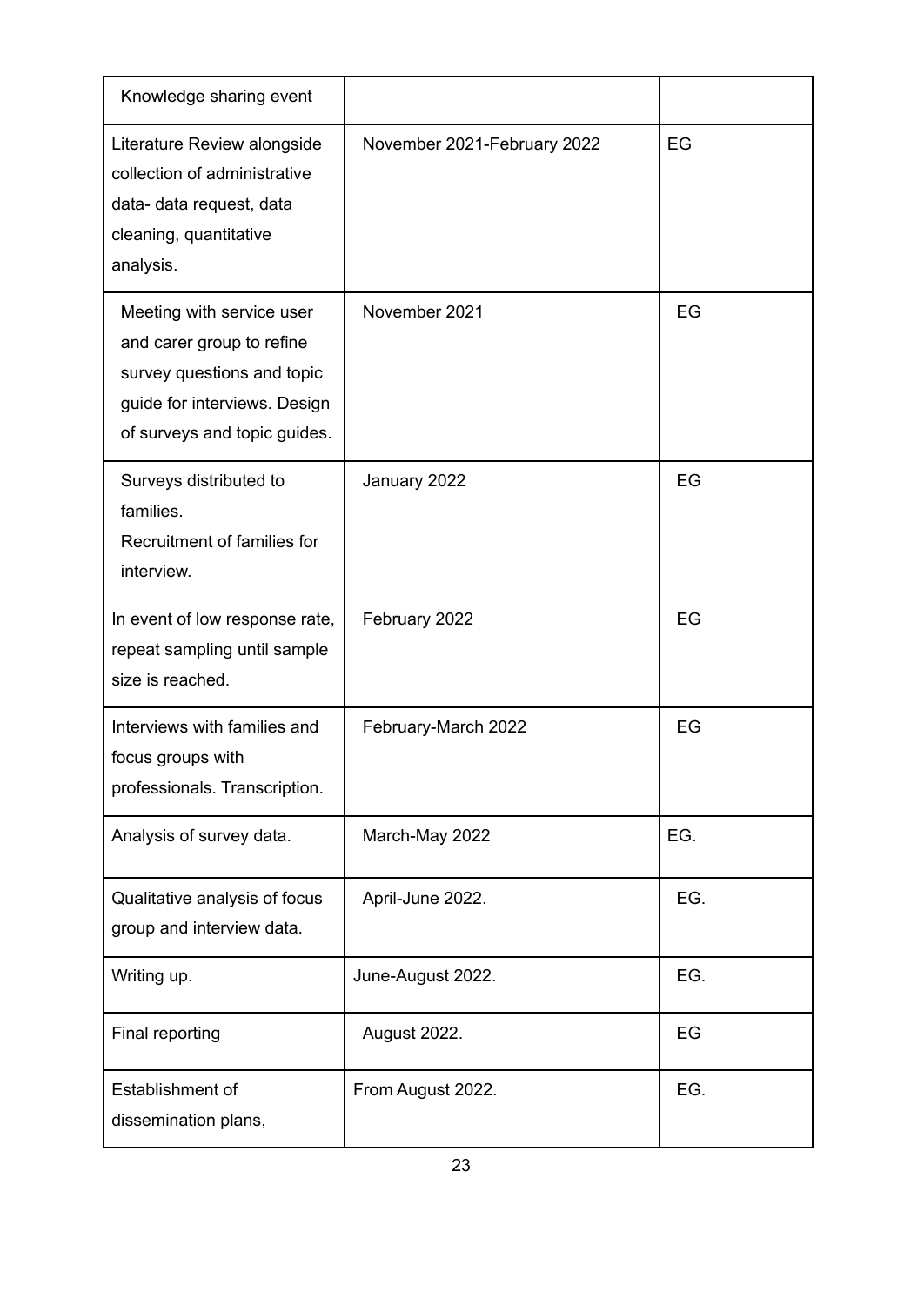| including design of a training |  |
|--------------------------------|--|
| package for RES staff based    |  |
| on project findings, with      |  |
| involvement from service       |  |
| users and carers.              |  |
|                                |  |

# <span id="page-23-0"></span>**Reference List**

Bamford, T. (2020). Introduction. In T. Bamford and K. Bilton. (2020). *Social Work: Past, Present and Future*. Bristol: Policy Press.

Bilson, A. and Martin, K. E. C. (2017). Referrals and Child Protection in England: One in five children referred to Children's Services and one in nineteen investigated before the age of five. *British Journal of Social Work*, 47 (3), 793-811.

Braun, V. and Clarke, V. (2013). *Successful Qualitative Research.* London: Sage Publications Limited.

Bywaters, P., Brady, G., Bunting, L., Daniel, B., Featherstone, B. Jones, C., Morris, K., Scourfield, J., Sparks, T. and Webb, C. (2017). Inequalities in English child protection practice under austerity: A universal challenge? *Child and Family Social Work*, 23, 53-61.

Bywaters, P. Brady, G., Bunting, L., Daniel, B., Davidson, G., Elliot, M., Featherstone, B., Hooper, J., Jones, C., Kwhali, J., Mason, W., McCartan, C., McGhee, J., Mirza, N., Morris, K., Scourfield, J., Shapira, M., Slater, T., Sparks, T., Steils, N., Webb, C. (2020). The Child Welfare Inequalities Project: Final Report. [Online]. Available at *[https://www.coventry.ac.uk/globalassets/media/global/08-new-research-section/cih/cwip-over](https://www.coventry.ac.uk/globalassets/media/global/08-new-research-section/cih/cwip-overview-final-v4.pdf)* [view-final-v4.pdf](https://www.coventry.ac.uk/globalassets/media/global/08-new-research-section/cih/cwip-overview-final-v4.pdf). [Accessed 15<sup>th</sup> September 2021].

Cooper, V. and Whyte, D. (2017). *The Violence of Austerity.* London: Pluto Press.

Department for Education (2018). Working Together to Safeguard Children. [Online]. Available at

*[https://assets.publishing.service.gov.uk/government/uploads/system/uploads/attachment\\_dat](https://assets.publishing.service.gov.uk/government/uploads/system/uploads/attachment_data/file/942454/Working_together_to_safeguard_children_inter_agency_guidance.pdf)*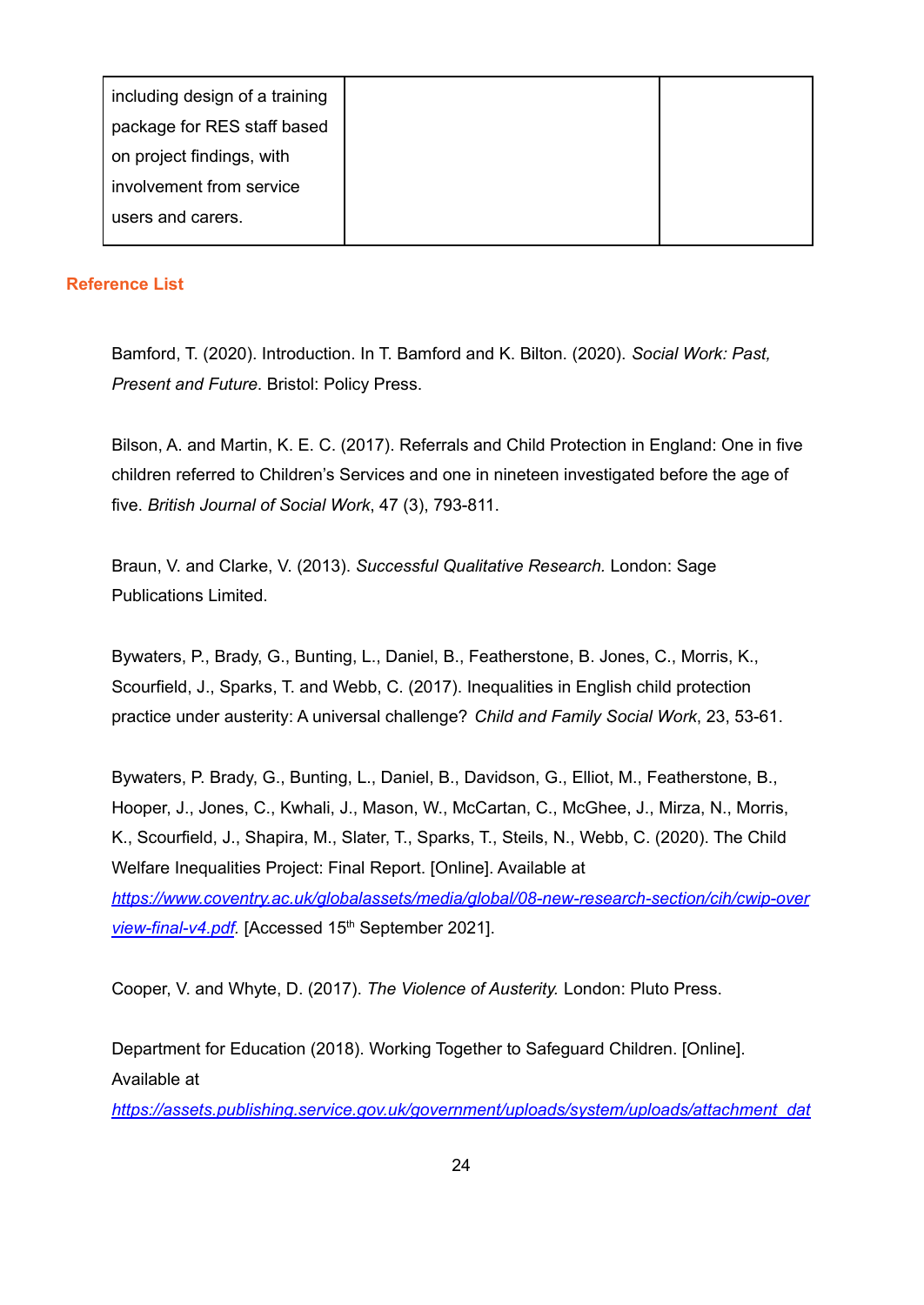*[a/file/942454/Working\\_together\\_to\\_safeguard\\_children\\_inter\\_agency\\_guidance.pdf,](https://assets.publishing.service.gov.uk/government/uploads/system/uploads/attachment_data/file/942454/Working_together_to_safeguard_children_inter_agency_guidance.pdf)* [Accessed  $22<sup>nd</sup>$  June 2021].

Department for Education. (2019). Children looked after in England (including adoption), year ending 31st March 2019. [Online]. Available at [https://www.gov.uk/government/statistics/children-looked-after-in-england-including-adoption](https://www.gov.uk/government/statistics/children-looked-after-in-england-including-adoption-2019-to-2020) [-2019-to-2020](https://www.gov.uk/government/statistics/children-looked-after-in-england-including-adoption-2019-to-2020). [Accessed 15<sup>th</sup> September 2021].

Department for Education. (2021). Characteristics of Children in Need. [Online]. *Available at* [https://explore-education-statistics.service.gov.uk/find-statistics/characteristics-of-children-in](https://explore-education-statistics.service.gov.uk/find-statistics/characteristics-of-children-in-need)[need](https://explore-education-statistics.service.gov.uk/find-statistics/characteristics-of-children-in-need). [Accessed 24<sup>th</sup> November 2021][.

Driver, S. and Martell, L. (2006). *New Labour: Second Edition.* Cambridge: Polity Press.

Early Intervention Foundation. (2018). Realising the Potential of Early Intervention. [Online]. Available at *<https://www.eif.org.uk/report/realising-the-potential-of-early-intervention>*, [Accessed  $23<sup>rd</sup>$  June 2021].

Edwards, R. and Gillies, V. (2016). Family Policy: The Mods and Rockers. In H. Bochel and M. Powell [Eds]. *The Coalition Government and Social Policy: Restructuring the Welfare State*. Bristol: Policy Press.

Edwards, A., Gharbi, R., Berry, A. and Duschinsky, R. (2021). Supporting and strengthening families through provision of early help. A rapid review of the evidence. [Online]. Available at *[https://www.ncb.org.uk/sites/default/files/uploads/attachments/20210513\\_Rapid%20Review\\_](https://www.ncb.org.uk/sites/default/files/uploads/attachments/20210513_Rapid%20Review_Full%20Report%20-%20FINAL.pdf) [Full%20Report%20-%20FINAL.pdf](https://www.ncb.org.uk/sites/default/files/uploads/attachments/20210513_Rapid%20Review_Full%20Report%20-%20FINAL.pdf)*. [Accessed 24 th November 2021][.

Featherstone, B., White, S. and Morris, K. (2014a). *Reimagining Child Protection: Towards humane social work with families*. Bristol: Policy Press.

Featherstone, B., Morris, K. and White, S. (2014b). A Marriage Made in Hell: Early Intervention Meets Child Protection. *British Journal of Social Work*, 44(7), 1735-1749.

Featherstone, B., Gupta, A., Morris, K. and White, S. (2018a). *Protecting Children: A Social Model.* Bristol: Policy Press.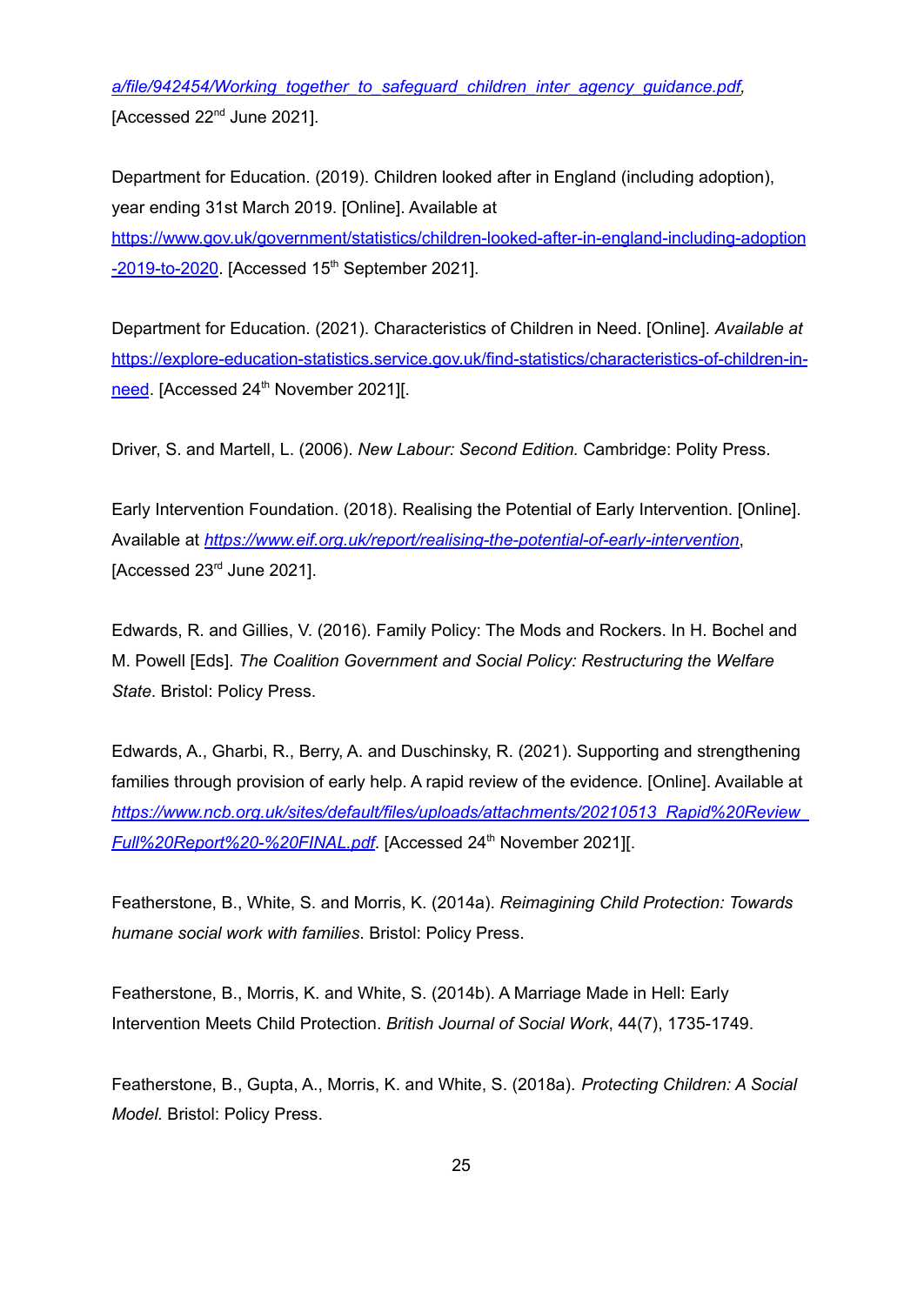Featherstone, B. (2019). Contemporary developments in child protection in England. Reform or reaction? In M. Lavalette [Ed]. *What is the Future of Social Work?* Bristol: Policy Press.

Frost, N. and Parton, N. (2009). *Understanding Children's Social Care: Politics, Policy and Practice.* London: Sage Publications Limited.

Gilbert, N. and Stoneman, P. (2016). *Researching Social Life: Fourth Edition.* London: Sage Publications Limited.

Gillies, V., Edwards, R. and Horsley, N. (2017). *Challenging the Politics of Early Intervention" Who's "saving" children and why?* Bristol: Policy Press.

Hackett, A. and Strickland, K. (2019). Using the Framework Approach to Analyse Qualitative Data: A Worked Example. *Nurse Researcher*, 26 (2), 8- 13.

Hoffman, T.C., Glasziou, P., Boutron, I., Milne, R., Perara, R., Moher, D., Altman, D. G., Barbour, V., Macdonald, H., Johnston, M., Lamb, S. E., Dixon-Woods, M., McCulloch, P, Wyatt, J. C., Chan, A and Michie, S. (2014). Better reporting of interventions: Template for intervention description and replication (TIDieR) checklist and guide. *British Medical Journal*, 348, doi *<https://doi.org/10.1136/bmj.g1687>.*

Joffe, H. (2012). Thematic Analysis. In D. Harper and A. R. Thompson. [Eds.] *Qualitative Research Methods in Mental Health and Psychotherapy*. Chichester: John Wiley and Sons, pp. 209-225.

Kelly, E., Lee, T., Sibieta, L. and Waters, T. (2018). Public Spending on Children in England: 2000 to 2020. [Online]. Available at

*[https://www.childrenscommissioner.gov.uk/wp-content/uploads/2018/06/Public-Spending-on-](https://www.childrenscommissioner.gov.uk/wp-content/uploads/2018/06/Public-Spending-on-Children-in-England-CCO-JUNE-2018.pdf)[Children-in-England-CCO-JUNE-2018.pdf](https://www.childrenscommissioner.gov.uk/wp-content/uploads/2018/06/Public-Spending-on-Children-in-England-CCO-JUNE-2018.pdf).* [Accessed 4th December 2020].

Kong, S.T. and Noone, C. (2021). Social work during Covid-19: Learning from the future. [Online]. Available at

*<https://www.basw.co.uk/system/files/resources/social-work-during-covid-19.pdf>.* [Accessed 8<sup>th</sup> October 2021].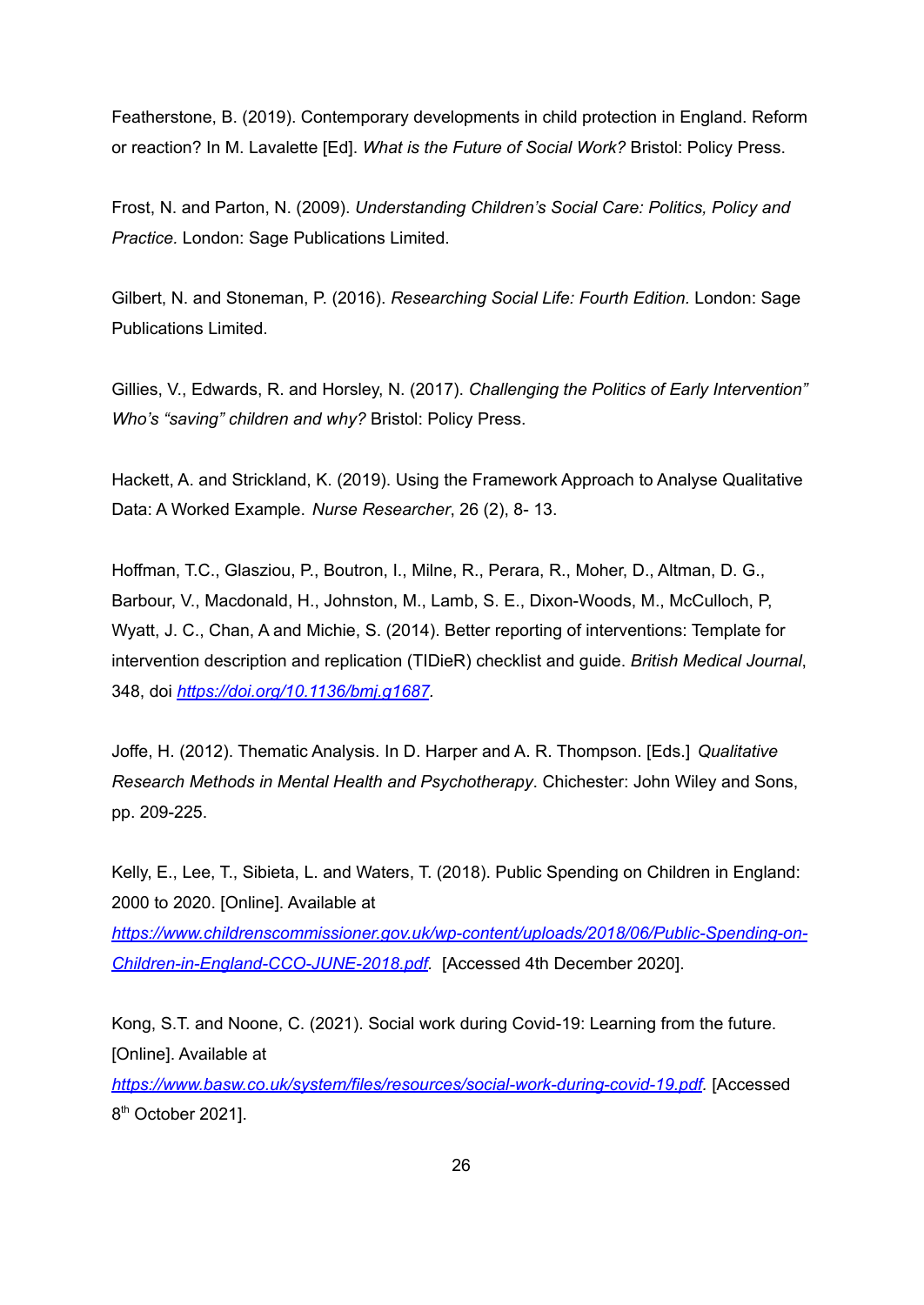Lavalette, M. (2019). Introduction. In M. Lavalette. [Ed]. *What is the Future of Social Work?* Bristol: Policy Press, pp. 1-3

Leeds Beckett University. (2017). Research Ethics Policy. [Online]. Available at *[https://www.leedsbeckett.ac.uk/-/media/files/policies/research-and-enterprise/upre\\_research](https://www.leedsbeckett.ac.uk/-/media/files/policies/research-and-enterprise/upre_research_ethics_policy.pdf)* ethics\_policy.pdf. [Accessed 14<sup>th</sup> September 2021].

Leeds City Council. (2019). Leeds Index of Multiple Deprivation 2019. [Online]. Available at *<https://observatory.leeds.gov.uk/wp-content/uploads/2019/10/IMD2019KeyFindings.pdf>.* [Accessed on 8<sup>th</sup> October 2021].

Leeds City Council. (2020). Right conversations, right people, right time. [Online]. Available at

*[https://www.leedsscp.org.uk/LSCB/media/Images/pdfs/Early-Help-Approach-and-Strategy-2](https://www.leedsscp.org.uk/LSCB/media/Images/pdfs/Early-Help-Approach-and-Strategy-2020-2023-FINAL.pdf)* [020-2023-FINAL.pdf.](https://www.leedsscp.org.uk/LSCB/media/Images/pdfs/Early-Help-Approach-and-Strategy-2020-2023-FINAL.pdf) [Accessed 2<sup>nd</sup> August 2021].

Leeds City Council. (2021a). One Minute Guide: Cluster Working. [Online]. Available at *[https://www.leeds.gov.uk/docs/One%20minute%20guides/One%20Minute%20Guide%20-%](https://www.leeds.gov.uk/docs/One%20minute%20guides/One%20Minute%20Guide%20-%20Cluster%20Working.pdf)* [20Cluster%20Working.pdf.](https://www.leeds.gov.uk/docs/One%20minute%20guides/One%20Minute%20Guide%20-%20Cluster%20Working.pdf) [Accessed 7<sup>th</sup> October 2021].

Leeds City Council. (2021b). Leeds Clusters: Good Governance Pack. [Online]. Available at *[https://www.leedsforlearning.co.uk/Pages/Download/b3d7fc8f-4868-48a1-b443-a49e723307](https://www.leedsforlearning.co.uk/Pages/Download/b3d7fc8f-4868-48a1-b443-a49e72330709/PageSectionDocuments) [09/PageSectionDocuments](https://www.leedsforlearning.co.uk/Pages/Download/b3d7fc8f-4868-48a1-b443-a49e72330709/PageSectionDocuments).* [Accessed 7 th October 2021].

Morris, K., Mason, W., Bywaters, P., Featherstone, B., Daniel, B., Brady, G., Bunting L., Hooper, J., Mirza, N., Scourfield, J. and Webb, C. (2018). Social 321 Work, Poverty and Child Welfare Interventions. *Child and Family Social Work*, 23 (3), 264-372.

Moss, P. (2004). SureStart. *Journal of Education Policy*, 19(5), 631-634

Munro, E. (2011). The Munro Review of Child Protection: Final Report. [Online]. Available at *[https://assets.publishing.service.gov.uk/government/uploads/system/uploads/attachment\\_dat](https://assets.publishing.service.gov.uk/government/uploads/system/uploads/attachment_data/file/175391/Munro-Review.pdf)* [a/file/175391/Munro-Review.pdf](https://assets.publishing.service.gov.uk/government/uploads/system/uploads/attachment_data/file/175391/Munro-Review.pdf). [Accessed 22<sup>nd</sup> June 2021].

National Audit Office. (2019). Pressures on Children' Social Care. [Online]. Available at <https://www.nao.org.uk/report/pressures-on-childrens-social-care/>. [Accessed 15<sup>th</sup>